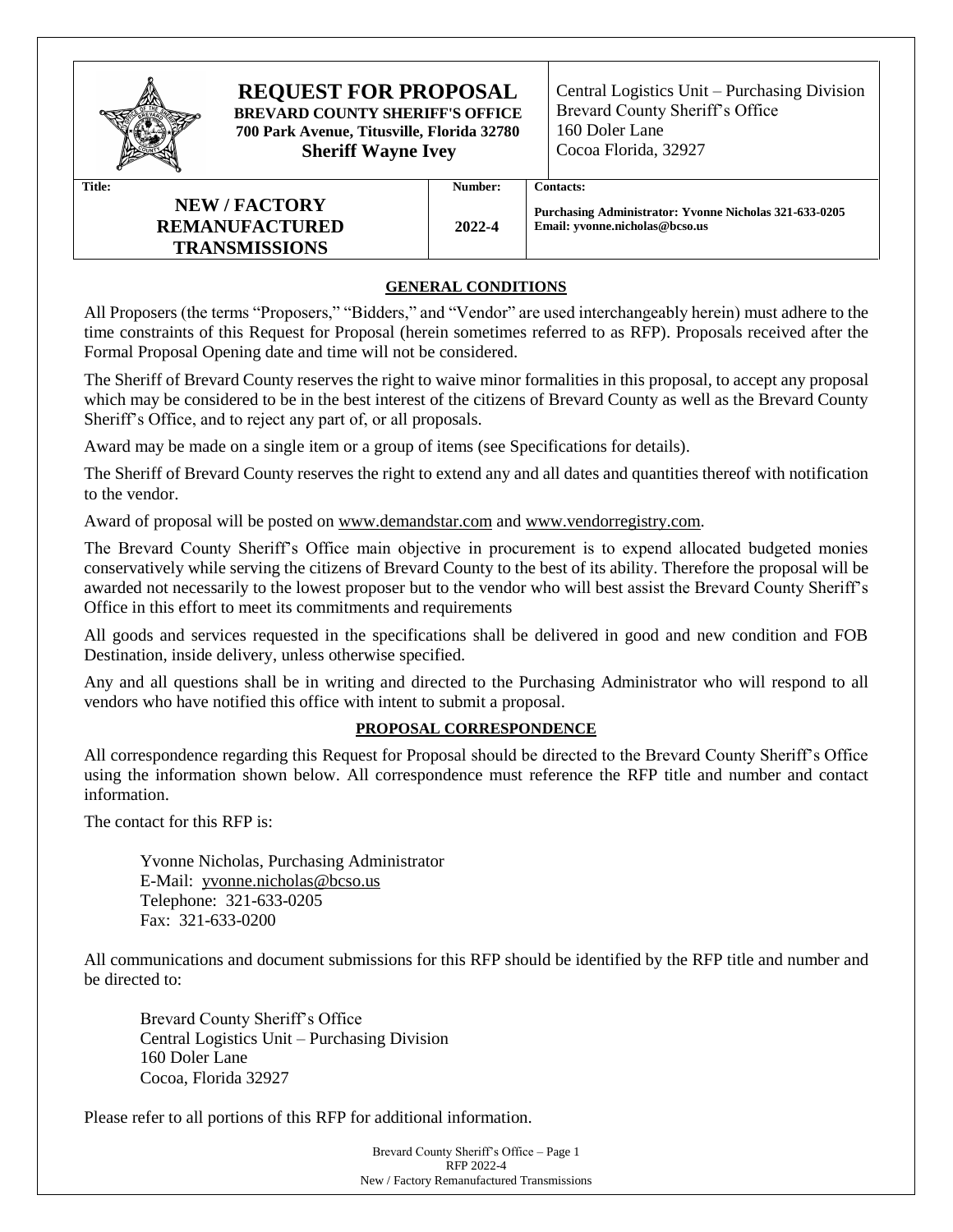# **SECTION I – RFP 2022-4 NEW / FACTORY REMANUFACTURED TRANSMISSIONS TERMS AND PROVISIONS**

# **1. PURPOSE**

The purpose of these provisions is to describe the requirements for this Request for Proposal. It must be understood that the quantities specified represent the Brevard County Sheriff's Office best estimate of the quantities which may be ordered under this proposal, but should the demand decrease or for any other reason the full amount is not ordered, the Brevard County Sheriff's Office assumes no liability for the portion of this estimate not ordered.

# **2. ADVERTISEMENT OF RFP**

The Brevard County Sheriff's Office will advertise the Request for Proposal on the Internet at [www.demandstar.com,](http://www.demandstar.com/) www.vendorregistry.com and *The Eagle/Reporter* newspaper. A link can be found at www.brevardsheriff.com, the Brevard County Sheriff's Office web page.

# **3. ISSUANCE OF RFP**

This RFP can be obtained by following the instructions on the Brevard County Sheriff's web page at [www.brevardsheriff.com,](http://www.brevardsheriff.com/) [www.demandstar.com,](http://www.demandstar.com/) [www.vendorregistry.com](http://www.vendorregistry.com/) or by contacting Yvonne Nicholas, Purchasing Administrator for the Brevard County Sheriff's Office at (321) 633-0205, E-mail [yvonne.nicholas@bcso.us.](mailto:trish.bestwick@brevardsheriff.com) The Brevard County Sheriff's Office is not responsible for late or non-delivery of mail. Any reference to time will be based on Eastern Standard Time (or, if applicable, Eastern Daylight Savings Time).

# **4. ACCEPTANCE FORM-APPENDIX A**

The Acceptance Form found in Appendix A shall be signed by an authorized representative of the organization, dated and returned to the Purchasing Administrator by personal delivery, facsimile, registered or certified United States mail, postage prepaid, return receipt requested, or email by the date stated on SECTION II-SCHEDULE OF EVENTS. This process is intended to ensure that the proposer is placed on the procurement distribution list for this RFP, notification of the mandatory vendor conference, written responses to questions, any Request for Proposal amendments, and all questions forwarded to the Purchasing Administrator relative to this RFP. Failure to submit the Acceptance Form-Appendix A by the date stated on SECTION II-SCHEDULE OF EVENTS may result in the proposal being disqualified.

# **5. WRITTEN QUESTIONS**

Potential proposers may submit written questions as to the intent or clarity of this RFP by the date stated on SECTION II-SCHEDULE OF EVENTS. All written questions must be addressed to the Purchasing Administrator of the Brevard County Sheriff's Office and reference the RFP title and number. Answers to all questions received will be subject to general distribution to all proposers who have returned the Acceptance Form-Appendix A by the date stated on the Schedule of Events. Any other contact by Proposers or potential Proposers to this RFP of any Brevard County Sheriff's Office personnel to gain further information, clarification, or documentation concerning this RFP is strictly prohibited. Any violation of this requirement will be reason for disqualification of the Proposer by the Brevard County Sheriff's Office or its appointed staff from consideration of the services stated in this RFP.

# **6. RFP ADDENDUMS**

The Brevard County Sheriff's Office shall issue a Formal Addendum if substantial changes which impact the submission of proposals are required. Any such addenda shall be binding on the proposers and shall become a part of the solicitation document. In the event of conflict with the original specifications, the provisions of the addenda shall govern to the extent specified. Subsequent Addenda shall govern over prior Addenda only to the extent specified. No interpretation of the meaning of the specifications or other contract documents will be made orally to any proposer. Any verbal representations made by Brevard County Sheriff's Office personnel or their representatives, which differ from any portion of the specifications, shall not be relied upon unless subsequently ratified by a formal written addendum.

## **7. PROPOSAL CRITERIA**

In upholding the best interest of the Brevard County Sheriff's Office, it is determined that in awarding the proposal(s) of services for this Request for Proposal, the proposer who is ultimately awarded the proposal must have a proven record in the specified fields. This being the case, the low proposer will not necessarily be awarded the RFP. Consideration will be given to the following criteria:

- The reputation of the proposer.
- Proposer's experience for services required.
- The ability of the proposer to complete work within the time constraints of this RFP.
- The implementation by the proposer of a Drug Free Workplace.
- The financial stability of the proposer.
- Other similar projects completed by the proposer in the past.
- A clear response to technical specifications, requirements, and criteria.
- A clear outline by which the proposer intends to fulfill the requirements and criteria.

Brevard County Sheriff's Office – Page 2 RFP 2022-4 New / Factory Remanufactured Transmissions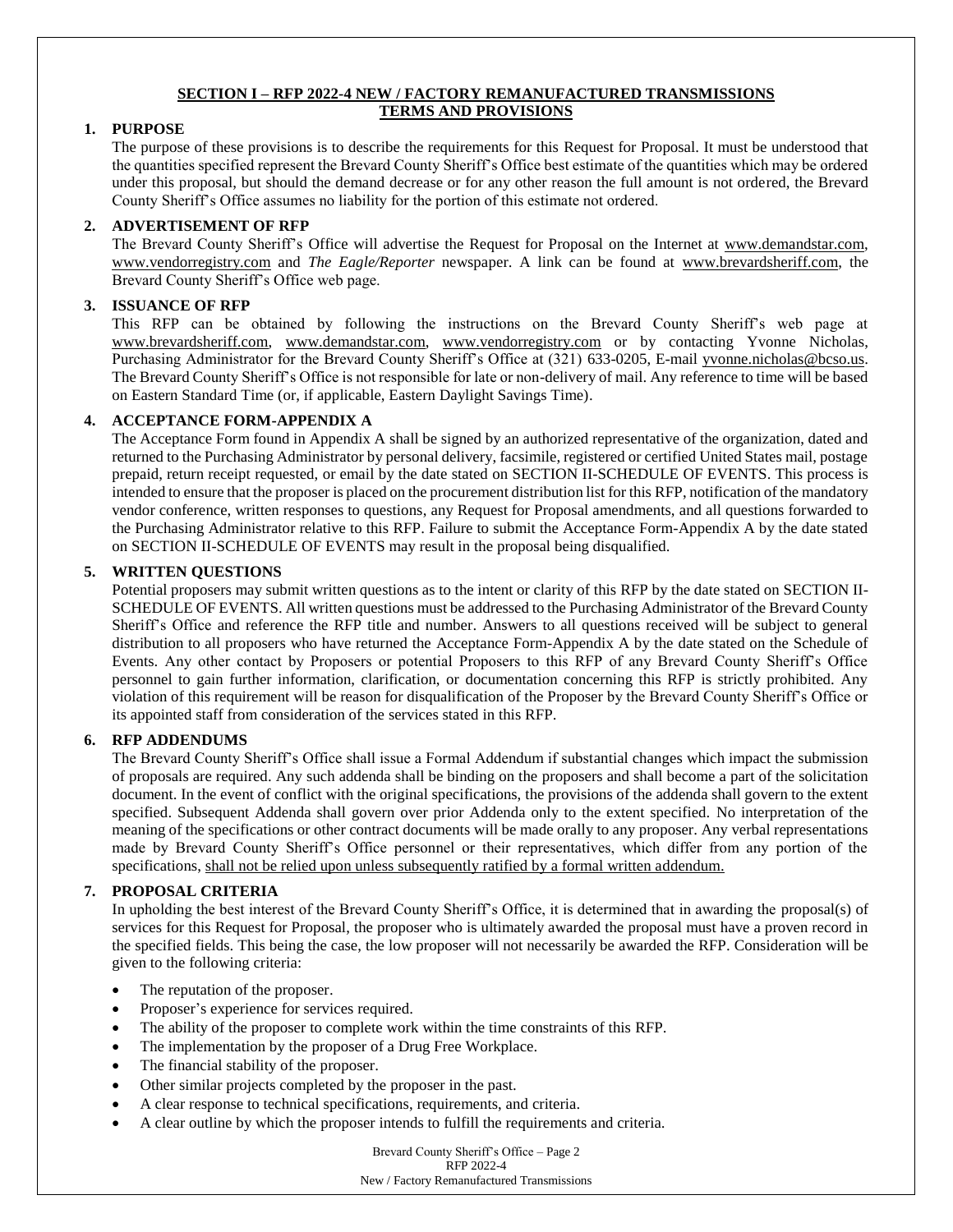The Brevard County Sheriff's Office reserves the right to reject any and all proposals or any part of a proposal, to waive minor defects or technicalities, or to solicit new proposals on the same project or on a modified project that may include portions of the originally proposed project as the Sheriff, in the exercise of his sole and unfettered discretion, may deem necessary. No proposal shall be accepted from, or awarded to, any proposer, if there is pending or threatened litigation involving such proposer in which a claim is made that the proposer provided or furnished materially defective workmanship or materials to the Brevard County Sheriff's Office or that proposer failed to substantially comply with this Request for Proposal specifications or proposal terms and conditions. Proposers may be required to submit satisfactory evidence that they have the necessary financial resources to perform and complete the work outlined in this RFP. The Sheriff or the Sheriff's designee may, at his/her option, interview proposers submitting proposals prior to award.

#### **8. PROPOSAL SUBMISSIONS**

All proposals must be submitted in a sealed envelope, **distinctly** marked on the outside as follows:

RFP 2022-4 NEW / FACTORY REMANUFACTURED TRANSMISSIONS

Brevard County Sheriff's Office Central Logistics Unit – Purchasing Division 160 Doler Lane Cocoa FL 32927

Each proposal must clearly indicate the proposer's name and address on the outside of the package. It is the responsibility of the proposer to ensure delivery of the proposal to the Brevard County Sheriff's Office on or before the stated date and time. The Brevard County Sheriff's Office is not responsible for delays in receipt caused by any method of delivery the proposer has chosen. The proposer will be responsible for reading and understanding completely the requirements in the specifications contained in the RFP. Proposals will not be accepted after the date and time specified for receipt.

#### **9. FORMAL PUBLIC OPENING OF PROPOSALS**

Sealed proposals will be received up until the date and time of the formal proposal opening. The proposal opening will take place at the Brevard County Sheriff's Office Central Logistics Unit, 160 Doler Lane, Cocoa, FL 32927. The names of the firms submitting a competitive solicitation will be read aloud at the formal proposal opening and whether they have provided all the required information. No details of the competitive solicitation will be released.

#### **10. FIRM PROPOSAL**

Each proposer warrants, by virtue of submitting their respective proposals, that the prices quoted in their proposal will be good and not revocable by the proposer for an evaluation period of sixty (60) days from the date of proposal opening unless otherwise stated. Firm prices shall be proposed and include FOB Destination, all packing, handling, and shipping charges, fuel surcharges and delivery, unless otherwise indicated. Proposers will not be allowed to withdraw or modify their proposals after the opening date and time.

Each Proposer also warrants that prices quoted will auto renew and be good through the duration of the RFP Terms of Contract unless otherwise addressed by a contract extension or price adjustment request (see Item 23).

The Brevard County Sheriff's Office is exempt from Federal Excise Taxes and all sales tax.

#### **11. PROPOSAL EVALUATION**

The Proposal Evaluation Team, comprised of personnel from the Brevard County Sheriff's Office, will perform the evaluation of all proposals. During this time, the Purchasing Administrator may take the option to initiate discussions with proposers who have submitted responsive proposals for the purpose of clarifying aspects of the proposals. Proposals may be accepted and evaluated without such discussion. The evaluation of proposals and the determination as to the equality of the proposal offered shall be the sole and final responsibility of the Brevard County Sheriff's Office Evaluation Team and will be based on the information furnished by the proposer. The Proposal Evaluation Team will utilize, but not be solely limited to, the following criteria:

- Work Outline: The proposer shall have demonstrated a clear and concise understanding of all requirements as indicated in the Specifications portion of this RFP.
- Drug Free Work Place Certificate.
- Qualifications: Proposers shall have indicated knowledge and experience with similar projects.

#### **12. PROPOSAL QUALIFICATIONS**

Proposers may be required to furnish evidence in writing that they maintain a permanent place of business and have adequate finances and personnel to furnish the item(s) or service(s) offered satisfactorily and expeditiously. Proposers must be in possession of an active occupational license and must be able to provide this information upon request. The Brevard County Sheriff's Office reserves the right to inspect the proposer's place of business prior to the award of any proposal and to determine the ability of the proposer to meet terms and conditions as set forth herein. The proposal pursuant

> Brevard County Sheriff's Office – Page 3 RFP 2022-4 New / Factory Remanufactured Transmissions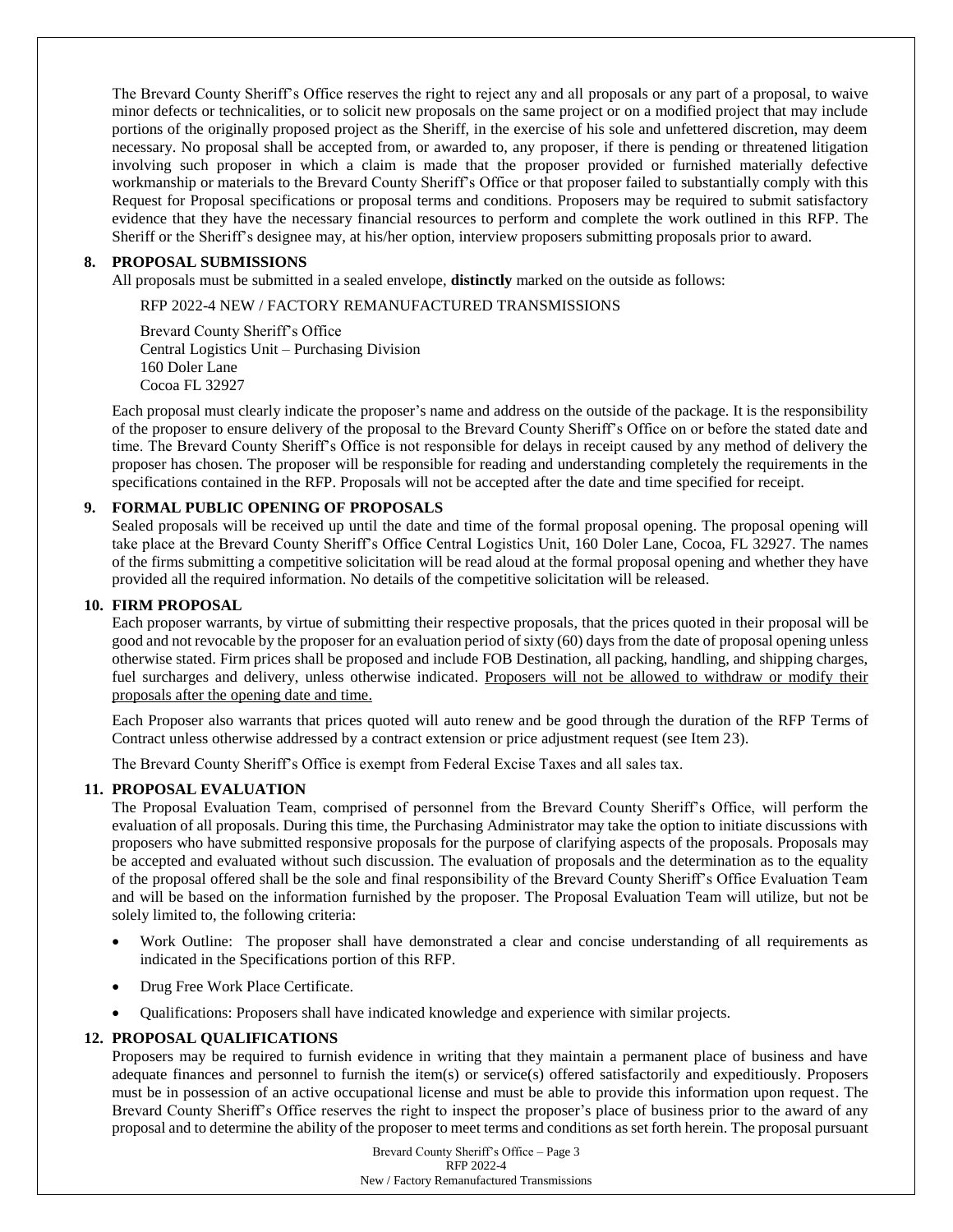to this RFP will only be entered into with responsible proposers, found to be satisfactory by the Brevard County Sheriff's Office, qualified by experience, and secure in a financial position to do the work specified.

Should the original proposer sell or transfer all assets, or the entire portion of the assets used to perform this RFP, a successor-in-interest must perform all obligations under this RFP. Brevard County Sheriff's Office reserves the right to reject the acquiring entity as vendor. A change of name agreement will not change the contractual obligations of the vendor.

#### **13. PRIME VENDOR RESPONSIBILITY**

Any proposal(s), whether it be single or multiple that may result from this RFP shall specify that the prime vendor is solely responsible for fulfillment of the proposal with the Brevard County Sheriff's Office. The Brevard County Sheriff's Office will make payment only to the prime vendor.

Subcontracting is the sole responsibility of the prime vendor and all sub-vendors selected by the prime vendor must be approved, in advance, by the Brevard County Sheriff's Office for legal, technical, performance and historical considerations, which may influence the approval or disapproval of any proposed sub-vendor.

#### **14. PROPOSAL SUBMITTAL COSTS**

Submittal of a proposal is solely at the cost of the proposer. Therefore, the Sheriff is in no way liable or obligates himself for any cost incurred by the proposer in determining and submitting a proposal pursuant to the Request for Proposal.

#### **15. ACCEPTANCES AND REJECTIONS**

The Sheriff reserves the right to reject any or all proposals for cause, to waive irregularities, if any, and to accept the proposal or proposals which in the judgment of the Sheriff is in the best interest of the Brevard County Sheriff's Office.

The Sheriff may reject a proposal from a vendor who has demonstrated a history of non-compliance with previous bid awards, which would include price changes within the original term of an RFP, failure to deliver product in a reasonable time, unauthorized substitutions or any other practice that had impeded Brevard County Sheriff's Office from acquiring acceptable goods or services for the benefit of the agency and the citizens of Brevard County.

The Brevard County Sheriff's Office reserves the right to reject proposals containing any additional terms or conditions not specifically requested in the original conditions and specifications.

#### **16. AWARD**

The award of the proposal may be made to the most qualified responsive proposer offering a product or service deemed suitable for use by the Brevard County Sheriff's Office. The Brevard County Sheriff's Office will use its discretion to determine if proposals meet the requirement of this solicitation and reserves the right to make award by items, groups, classes, or items as a whole, or NOT AT ALL, whichever is deemed to be in the best interest of the Brevard County Sheriff's Office.

#### **17. NEXT QUALIFIED PROPOSAL**

In the event of default by the vendor who is awarded the proposal, the Brevard County Sheriff's Office reserves the right to utilize the next qualified proposal as the awarded vendor. In this event, the next qualified proposer shall be required to provide the proposal items at the prices as contained on such proposer's proposal for this RFP for the remainder of the award period.

#### **18. DEFAULT**

The award of the proposal may be canceled or annulled by the Brevard County Sheriff's Office in whole or in part by written notice of default to the proposer who is awarded the proposal upon non-performance or violation on award items. In such an event, an award of the proposal may be made to the next low proposer, or articles specified may be purchased on the open market similar to those so terminated. Failure of the awarded proposer to deliver goods within the time stipulated in these specifications, unless extended by a Chief Officer of the Brevard County Sheriff's Office, shall constitute a default.

### **19. APPROPRIATION**

Any proposal awarded, as a result of this RFP process, may be terminated if there have not been adequate appropriations of monies to fund this RFP. Written notification to the proposer of non-appropriation of funds will result in the effect of termination of this RFP or any proposal awarded. The proposer as final will accept the decision of the Sheriff as to whether sufficient appropriations and authorizations are available, without any proposer having recourse against the Sheriff.

#### **20. NOTICE**

The laws of the State of Florida impose civil and misdemeanor criminal penalties for violation of purchasing guidelines. In addition, the laws of the State of Florida impose felony penalties for bribes, gratuities and kickbacks.

#### **21. PUBLIC ENTITY CRIMES**

In accordance with the Public Entity Crimes Act, Section 287.133, Florida Statutes, the Brevard County Sheriff's Office, as a public entity, may not accept any proposal from, award any proposal to, or transact any business in excess of the

> Brevard County Sheriff's Office – Page 4 RFP 2022-4 New / Factory Remanufactured Transmissions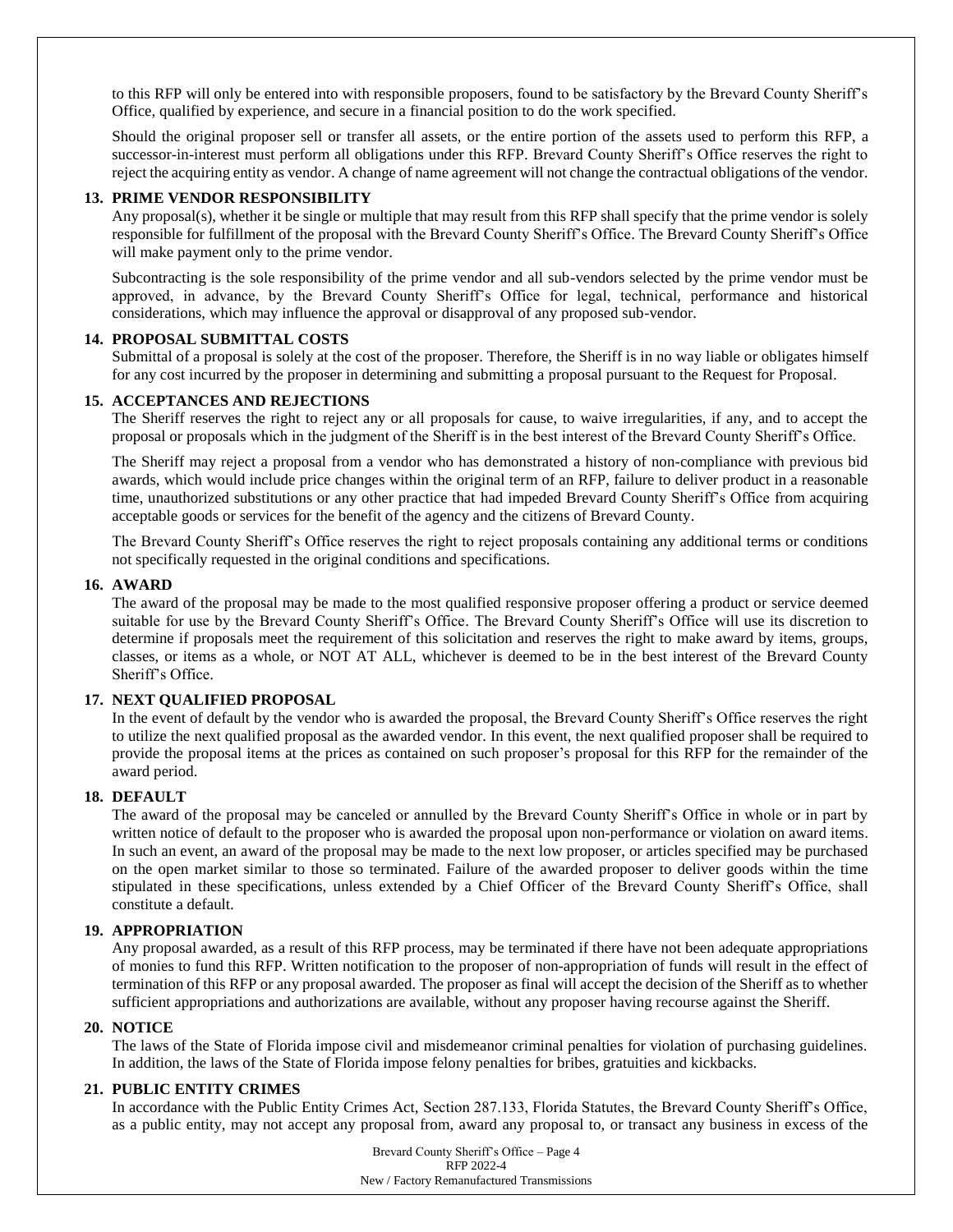threshold amount provided in Section 287.017, Florida Statutes, for CATEGORY TWO (currently \$ 35,000) with any person or affiliate on the convicted vendor list for a period of thirty-six (36) months from the date that person or affiliate was placed on the list (unless that person or affiliate has been removed from the list pursuant to Section 287.133(3)(f), Florida Statutes). Proposers submitting on behalf of dealers or suppliers who will ship commodities and receive payment from the resulting proposal are responsible for determining that any such dealers or suppliers meet the criteria outlined in the preceding sentences.

# **22. AGREEMENT TERMS AND CONDITIONS**

In the event of an award for services, a bi-lateral contract will be prepared by the Brevard County Sheriff's Office, to be agreed upon and signed by both parties prior to the commencement of the services. In the event of an award for product purchases, the Brevard County Sheriff's Office purchase order shall serve as the contract.

- The Sheriff will have the option to renew the proposal based on the terms found in the Specifications. Each renewal will be based on a yearly review of the services provided by the vendor.
- The Brevard County Sheriff's Office reserves the right to negotiate with the awarded vendor provisions in addition to those contained in this RFP. The contents of this RFP revised and or supplemented, and the successful proposer as accepted by the Sheriff will be incorporated into the agreement. If alternative terms and conditions are not accepted, all agreements henceforth pertaining to this RFP would be terminated.

# **23. PRICE ADJUSTMENTS**

Any price increase proposed by the vendor must be requested in writing at least sixty (60) days prior to the end of a 12 month period or the expiration of the current RFP Contract Term or extension period, as applicable. The Brevard County Sheriff's Office reserves the right to accept or reject vendor price adjustment requests, as it determines to be in the best interests of the Brevard County Sheriff's Office. The Brevard County Sheriff's Office reserves the right to, but is not obligated to, consider price adjustments based upon events or changes that impact a given vendor in a manner materially different than the industry if the vendor presents evidence that the Brevard County Sheriff's Office, in its sole discretion, clearly substantiates material cost increases specific to such vendor. In the event of changes to national or state standards, the vendor must present verifiable changes in cost to the Brevard County Sheriff's Office. The Brevard County Sheriff's Office will consider the cost changes and will make a final determination on the change in price.

The vendor price adjustment request must clearly substantiate the requested change. If no request is received from the vendor prior to the expiration of the initial term, the Brevard County Sheriff's Office will assume that the vendor has agreed that the renewal option may be exercised without pricing adjustment. Any adjustment request received after the commencement of a renewal term will not be considered.

The Brevard County Sheriff's Office reserves the right to accept the renewal adjustment or to allow the contract to terminate and re-advertise for proposals or quotes, whichever the Sheriff determines to be in the best interest of the Brevard County Sheriff's Office

**24. DRUG FREE WORKPLACE CERTIFICATION** In accordance with Florida Statutes, Section 287.087, preference shall be given to the proposer with a drug free workplace program in the case of two or more proposals with equal respect to price - see Appendix B-Drug Free Workplace Certification Form.

## **25. TIE PROPOSALS**

In the event two or more proposers have submitted the most qualified proposals, award preference may be given based on the following criteria:

- Proposer with a Drug Free Workplace Program (see Appendix B),
- Proposer who has his/her/its principal place of business in Brevard County,
- If the proposers involved in the tie situation are all located inside or outside of Brevard County, the decision will be made by a Chief Officer of the Brevard County Sheriff's Office.

## **26. ADDITIONAL TERMS AND CONDITIONS OR DEVIATIONS**

Any additional terms and conditions, which may be the subject of negotiation, will only be discussed between the Brevard County Sheriff's Office and the vendor and shall not be deemed an opportunity to amend the vendor's proposal. The vendor may submit with the proposal a complete set of any additional terms and conditions, which the vendor is requesting be included in an agreement negotiated with the Sheriff, although the Sheriff has the right to reject any such request.

## **27. CLAIMS**

The successful proposer will immediately replace missing or damaged items and will be responsible for making any and all claims against carriers.

> Brevard County Sheriff's Office – Page 5 RFP 2022-4 New / Factory Remanufactured Transmissions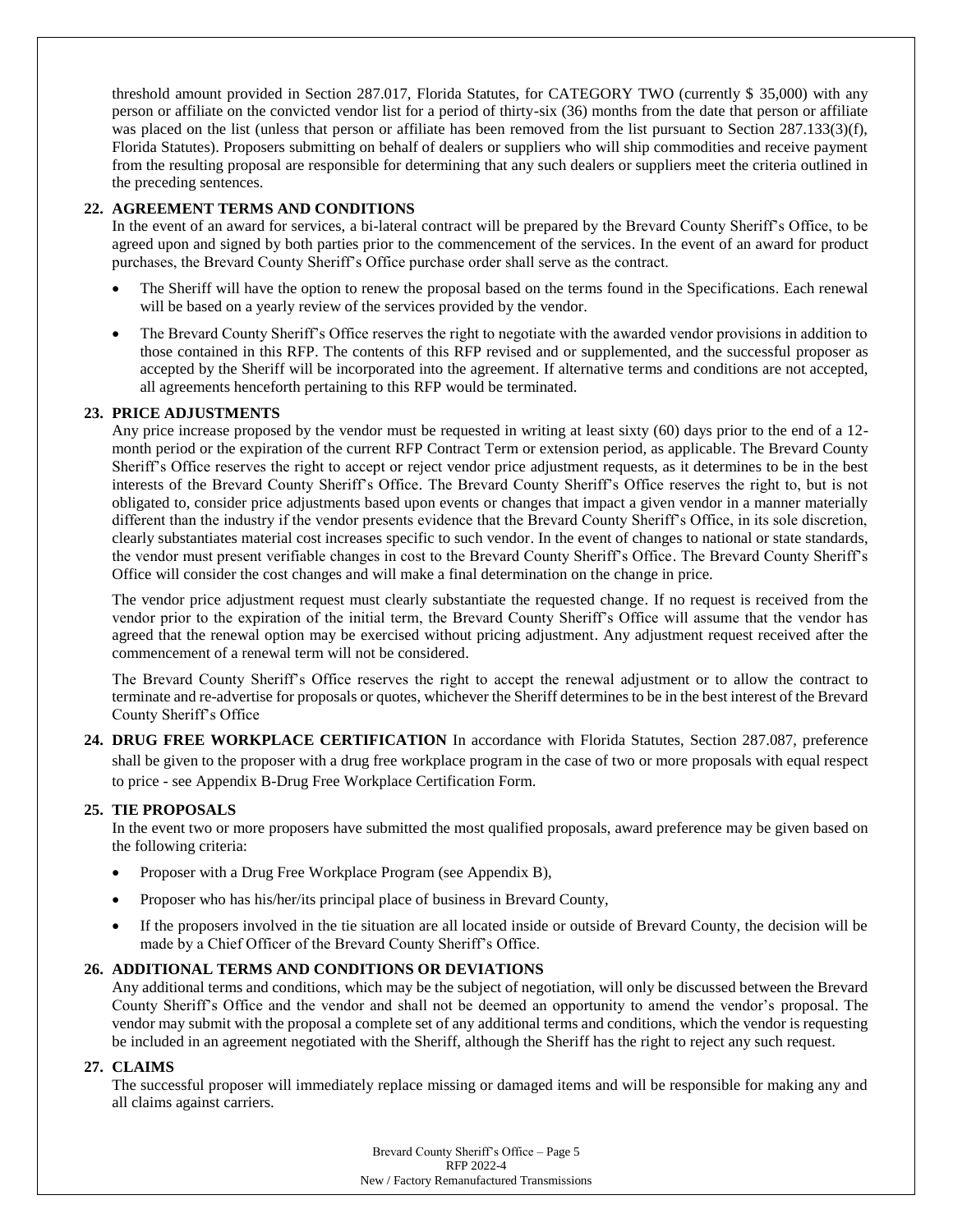# **28. RIGHT TO WAIVE IRREGULARITIES**

The Brevard County Sheriff's Office reserves the right to waive irregularities if such a waiver is, in the opinion of the Sheriff, in the best interest of the Brevard County Sheriff's Office. The Brevard County Sheriff's Office also reserves the right to waive mandatory requirements provided that all of the otherwise responsive proposals failed to meet the same mandatory requirements and the failure to do so does not otherwise affect the procurement. The right is within the sole discretion of the Brevard County Sheriff's Office.

# **29. CHANGES IN VENDOR REPRESENTATIVES**

The Brevard County Sheriff's Office reserves the right to request a change in the identity of one or more of the vendor's representatives if the assigned representatives are not, in the sole opinion of the Brevard County Sheriff's Office, adequately meeting the needs of the Brevard County Sheriff's Office.

# **30. BREVARD COUNTY SHERIFF'S OFFICE RIGHTS**

The Brevard County Sheriff's Office reserves the right to accept all or a portion of a proposal, including the right to purchase equipment from approved price proposals. The Brevard County Sheriff's Office is a county constitutional office of the State of Florida. It has the authority to either individually or collectively execute contracts for all goods and services for the proper conduct of the office. Florida Statutes Section 30.53 exempts sheriff's offices from the provisions of the Florida Statutes that would otherwise require sealed and competitive bidding procedures.

# **31. RIGHT TO PUBLISH**

Throughout the duration of the procurement process and proposal term, proposers must secure from the Brevard County Sheriff's Office written approval prior to the release of any information that pertains to the potential work or activities covered by the procurement or the subsequent proposal. Failure to adhere to this requirement may result in disqualification of a proposal. RFPs will be answered by general distribution.

## **32. INVOICING AND PAYMENTS**

The vendor will invoice the Brevard County Sheriff's Office for services rendered as completed. The timely payment of invoices is incumbent upon the Brevard County Sheriff's Office and payment shall not exceed forty-five (45) days from date of receipt of an invoice. Mail invoices to:

Brevard County Sheriff's Office Finance Department 700 Park Avenue Titusville, FL 32780

# **33. TERMINATION**

When deemed in the best interest of the Brevard County Sheriff's Office, any award(s) of a proposal resulting from this REQUEST FOR PROPOSAL may be canceled by the following means:

Ten  $(10)$  days written notice with cause – if through any cause within the reasonable control of the vendor, it shall fail to fulfill in a timely manner, or otherwise violate any of the terms of this contract, the Brevard County Sheriff's Office shall have the right to terminate the services remaining to be performed. Written notice of the deficiencies shall be given to the vendor and unless the deficiencies are corrected within ten (10) business days, the contract may be terminated for cause immediately. The right to exercise such right shall not be deemed to constitute a waiver of this right.

In that event, the Brevard County Sheriff's Office shall compensate the successful proposer in accordance with the contract for all services performed by the proposer prior to termination, net of any costs incurred by the Brevard County Sheriff's Office as a consequence of the default.

Notwithstanding the above, the vendor shall not be relieved of liability to the Brevard County Sheriff's Office for damages sustained by the Brevard County Sheriff's Office by virtue of any breach of the contract by the vendor, and the Brevard County Sheriff's Office may reasonably withhold payments to the vendor for the purposes of off-set until such time as the exact amount of damages due the Brevard County Sheriff's Office from the vendor is determined.

• Thirty (30) days written notice without cause – the Brevard County Sheriff's Office can terminate the contract in whole or part without cause by giving written notice to the vendor of such termination, which shall become effective thirty (30) days following receipt by vendor of such notice.

In that event, all finished or unfinished documents and other materials shall be properly delivered to the Brevard County Sheriff's Office.

The vendor shall not furnish any product after it receives the notice of termination, except as necessary to complete the continued portion of the contract, if any. The vendor shall not be entitled to recover any lost profits that the vendor expected to earn on the balance of the contract or cancellation charges.

> Brevard County Sheriff's Office – Page 6 RFP 2022-4 New / Factory Remanufactured Transmissions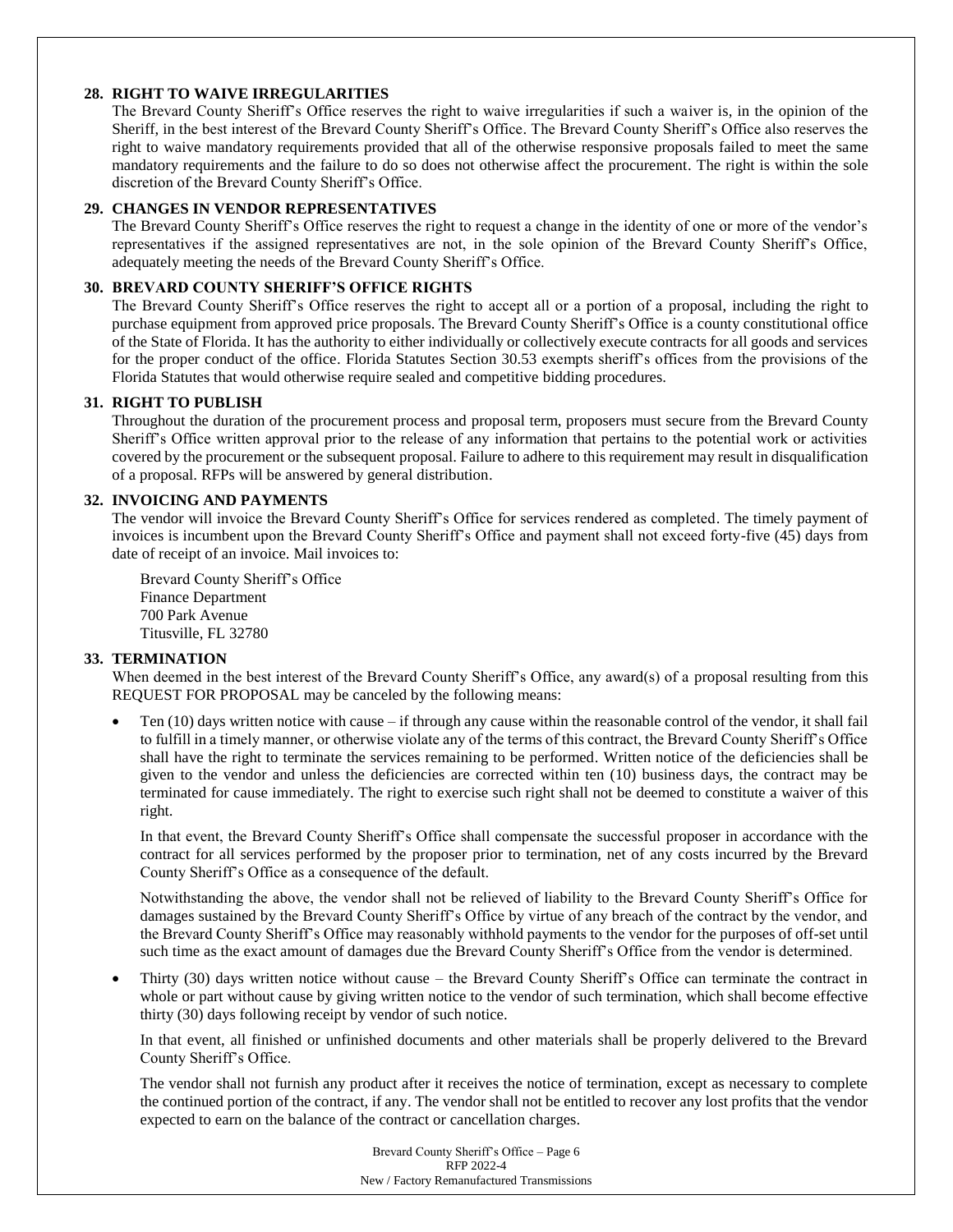Any payments to the vendor shall be only to the total extent of the Brevard County Sheriff's Office liability for goods or services delivered prior to the date of notice to terminate the contract.

# **34. SUBSTITUTION**

The vendor shall not substitute or deviate from said specifications contained in this RFP without the written consent of the Sheriff or his designee, and such consent may be withheld unreasonably. The Sheriff will consider any violation of this procedure by the vendor cause for termination of the proposal. Items may be tested for compliance with the specifications. Items delivered not conforming to specifications may be rejected and returned at the vendor's expense.

#### **35. GOVERNING LAWS AND VENUE**

The laws of the State of Florida shall govern the interpretation, administration and enforcement of the proposal entered into by and between the vendor and the Sheriff. Any and all legal action brought to enforce or interpret the proposal shall be brought and maintained exclusively in the appropriate state court in Brevard County, Florida.

#### **36. INDEMNIFICATION**

In addition to the requirements to obtain and maintain a policy of public liability insurance pursuant to which the Sheriff shall be named as either an additional insured or the named insured, the proposer shall agree to indemnify, defend and hold the Sheriff, its officers, employees and agents, harmless from and against all claims, suits, actions, damages or causes of action for any personal injury, loss of life, damage to property or any action as a result of the performance of the work for which the proposal was entered into and from and against any orders, judgments, or decrees, which may be entered thereto, and from and against all costs, attorney's fees, expenses and liabilities incurred in or by reason of the defense of any such claim, suit, or action, and the investigation thereof. Nothing in the proposal shall be deemed to affect the rights, privileges and immunities of the Sheriff as set forth in Florida Statutes Section 768.28.

#### **37. EXCEPTIONS TO PROPOSAL**

All proposal materials must clearly and with specificity detail all deviations to the exact requirements imposed upon the proposer by the General Terms and Provisions. Such deviations should be stated upon the Proposal or appended thereto. Proposers are hereby advised that the Brevard County Sheriff's Office will only consider proposals that meet the specifications and other requirements imposed upon them by this RFP. In instances, where an exception is stated upon the proposal, said proposal will be subject to rejection by the Brevard County Sheriff's Office in recognition of the fact that the said proposal does not meet the exact requirement. Each proposer understands that their proposal must be signed in ink and that the unsigned proposal will be considered incomplete and subject to rejection by the Brevard County Sheriff's Office.

#### **38. ADDITIONS/DELETIONS**

The Brevard County Sheriff's Office reserves the right to add or delete any items from this proposal or resulting award(s) when deemed in the best interest of the Brevard County Sheriff's Office.

#### **39. ADJUSTMENTS, MODIFICATIONS, AND AMENDMENTS**

Should the Sheriff and the vendor mutually agree to a change in the scope of the program during the proposal term, the vendor will be allowed to change the proposal. However, the Sheriff, prior to such change being effective, must sign any amendment to the proposal. Changes in contractual provisions of services to be rendered under the proposal may be made only in writing and must be approved mutually by an authorized agent of the vendor and by the Sheriff. The vendor shall give full attention to the execution of the proposal, shall keep the proposal under their control, and shall not by the power of attorney or otherwise assign the proposal to any other party without prior approval of the Sheriff. If services to be provided pursuant to the proposal are abandoned or if delayed by the vendor, or any time, the Sheriff is of the opinion that products to be furnished or services to be provided have been abandoned or if delayed by the vendor, the Sheriff may terminate the proposal or any part thereof if the vendor fails to resolve the matter within three (3) days after receipt of written notice of delay or abandonment from the Brevard County Sheriff's Office. Should laws change requiring additional services or significant changes in cost, the vendor and the Sheriff will negotiate an equitable price increase. The reverse will hold true should laws change requiring fewer services or reductions in cost, in which case the vendor and Sheriff will negotiate an equitable price reduction. During the term of this proposal, the vendor shall furnish all the services specified in this Request for Proposal and confirm that the Brevard County Sheriff's Office has no responsibility or obligation to the vendor to assist in providing the required services. All notices and requests by the Brevard County Sheriff's Office, and the vendor shall be in writing and shall be delivered by personal delivery, facsimile, or registered or certified United States mail, postage prepaid, return receipt requested, to the applicable party at the correct address provided in the proposal.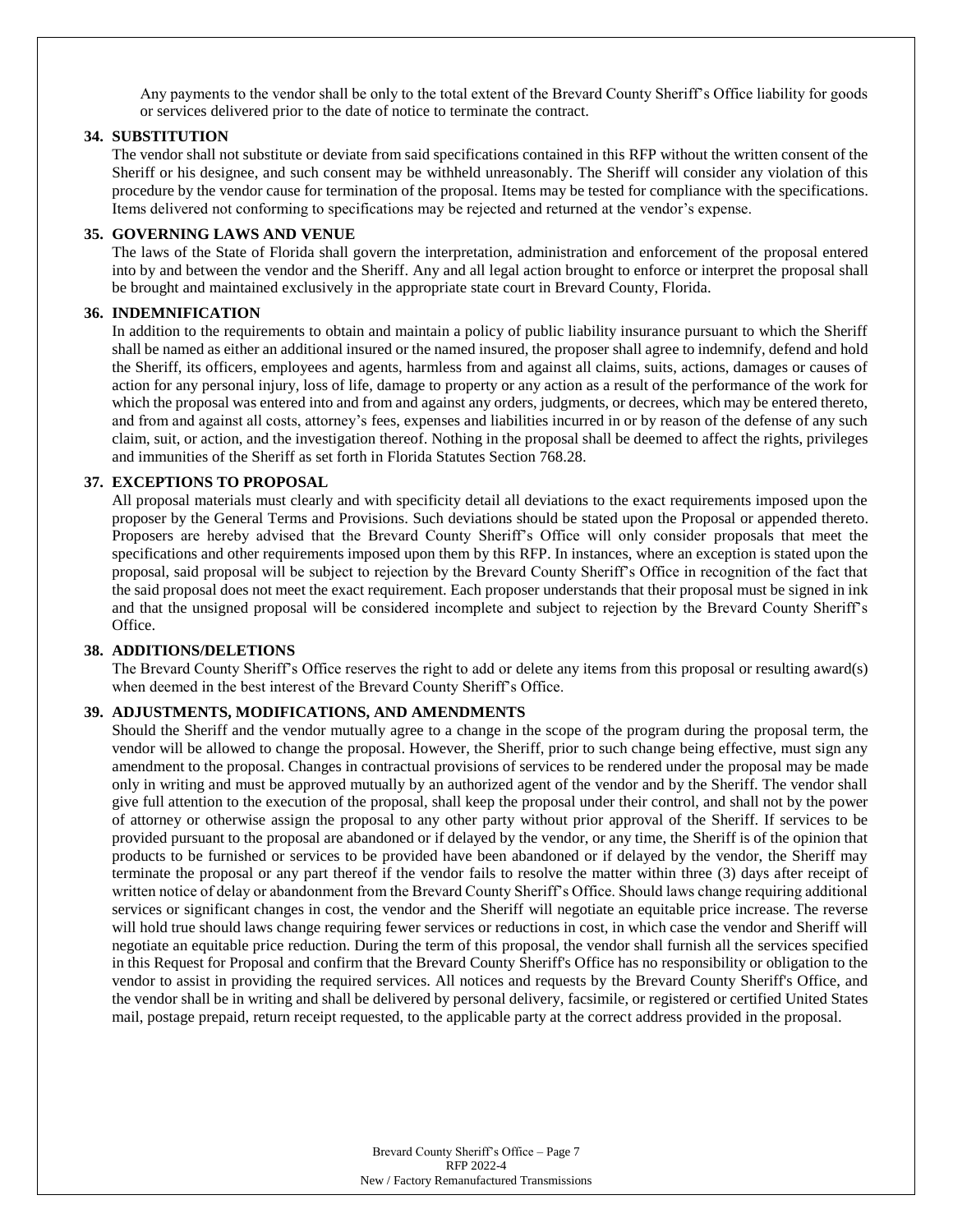#### **40. INSURANCE REQUIREMENTS**

During the term of the contract to be awarded pursuant to this RFP, the vendor shall be responsible for maintaining all insurance coverage required in accordance with applicable state and federal laws at their own expense and without cost to the Brevard County Sheriff's Office. Any cancellations or lapses of insurance affecting the operation of the Brevard County Sheriff's Office under the contract shall be deemed a material breach. If any insurance coverage or policy should be canceled or changed by vendor or the insurance company, or the coverage or policy expires during the period of this proposal award, the vendor shall be responsible for securing other acceptable insurance coverage to provide the specified insurance coverage in the RFP to maintain continuous insurance coverage during the life of the award. The insurance company or companies providing insurance for the vendor must be acceptable to the Brevard County Sheriff's Office. In addition, the vendor will document proof of insurance coverage specifically for the Brevard County Sheriff's Office in the following **minimum** amounts:

Comprehensive General Liability Insurance policy in the amount of \$1,000,000 combined single limit for each occurrence to include the following coverages: Premises/Operations, Products and Completed Operations, Personal Injury, Contractual Liability covering this contract, and Errors & Omissions;

Workers' Compensation and Employers Liability Insurance as required by Florida state law (Chapter 440) covering all employees of the vendor and subcontractors;

Auto Liability Insurance which includes coverage for all owned, non-owned, and rented vehicles with a \$1,000,000 combined single limit for each occurrence.

In the event that the contract involves professional or consulting services, in addition to the aforementioned insurance requirements, the vendor shall also be protected by a Professional Liability Insurance Policy in the amount of \$1,000,000 per occurrence and \$6,000,000 per aggregate. Vendor's catastrophic insurance or re-insurance limits are to be detailed and specified for protection against personal injuries, deaths, or property damages, arising from or in any manner occasioned by the acts or omissions of the vendor or anyone directly or indirectly employed by the vendor. The company or companies providing this insurance policy must be lawfully authorized to do business as an insurer in the State of Florida.

Certificates of insurance must be supplied to the Brevard County Sheriff's Office within ten (10) days after award of contract to a successful proposer. The certificates of insurance (COI) shall indicate that the policies have been endorsed to cover the Brevard County Sheriff's Office as an **additional insured**. These policies may not be canceled, modified, or terminated by the insurance company or the vendor without providing written notice to the Brevard County Sheriff's Office not less than thirty (30) days in advance of the cancellation or termination of the insurance policy or policies. Furthermore, the vendor shall provide the Brevard County Sheriff's Office with written evidence of the renewal of each such insurance policy not later than the expiration date of the initial policy or policies in force at the time that the contract to be entered into by the vendor and the Brevard County Sheriff's Office is made effective.

The insurance coverage enumerated above constitutes the minimum requirements and shall in no way lessen or limit the liability of the vendor under the terms of the contract. Sub-contractor's insurance shall be the responsibility of the vendor.

## **41. FORM OF BONDS**

Bid Bonds and Performance Bonds, when required, shall be submitted with the proposal in the amount specified in Specifications. Unless otherwise specified in the proposal documents, the bonds shall be written in a form meeting the current laws and regulations in the State of Florida. The proposer shall require the Attorney-In-Fact who executes the required bonds on behalf of the surety to affix thereto a certified and current copy of his or her Power of Attorney.

#### **42. FLORIDA PUBLIC RECORDS PROVISIONS**

- A. The Vendor agrees as follows:
	- 1. Upon the request from the Brevard County Sheriff's Office custodian of public records, the vendor shall provide the Brevard County Sheriff's Office with a copy of the requested records or allow the records to be inspected or copied within a reasonable time at a cost that does not exceed the cost provided in Florida Statutes, Chapter 119, or as otherwise provided by law.
	- 2. The vendor shall ensure that public records that are exempt or confidential and exempt from public records disclosure requirements are not disclosed except as authorized by law for the duration of the term of this Agreement and following completion or termination of this Agreement if the vendor does not transfer the records to the Brevard County Sheriff's Office.
	- 3. Upon completion or termination of this Agreement, transfer, at no cost, to the Brevard County Sheriff's Office all public records in possession of the vendor or keep and maintain public records required by the Brevard County Sheriff's Office to perform the service. If the vendor transfers all public records to the Brevard County Sheriff's Office upon completion of the Agreement, the vendor shall destroy any duplicate public records that are exempt or confidential and exempt from public records disclosure requirements. If the vendor keeps and maintains public

Brevard County Sheriff's Office – Page 8 RFP 2022-4 New / Factory Remanufactured Transmissions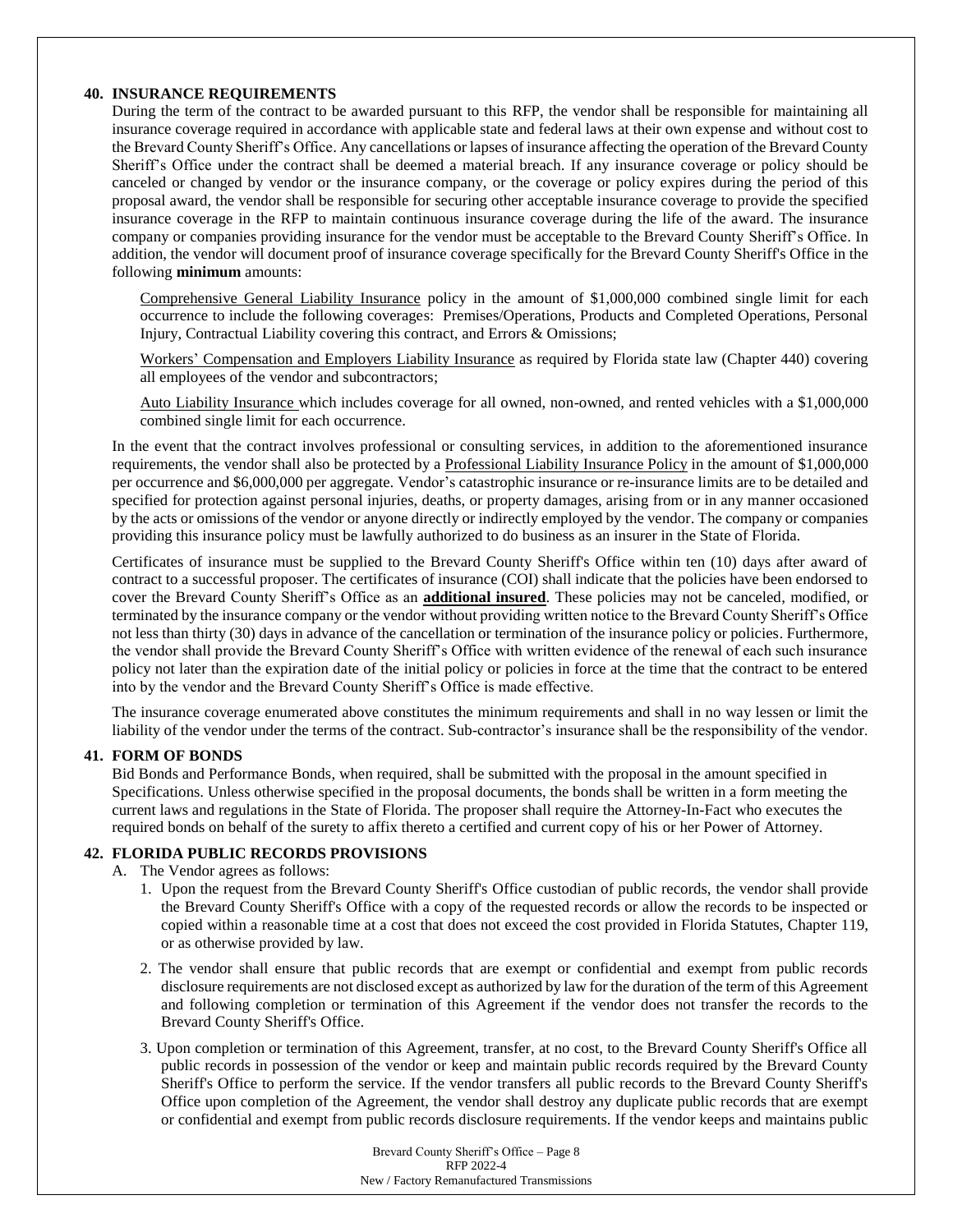records upon completion or termination of this Agreement, the vendor shall meet all applicable requirements for retaining public records. All records stored electronically must be provided to the Brevard County Sheriff's Office, upon request from the Brevard County Sheriff's Office custodian of public records, in a format that is compatible with the information technology systems of the Brevard County Sheriff's Office.

- B. The parties agree to and acknowledge the following:
	- 1. A request to inspect or copy public records relating to this Agreement must be made directly to the Brevard County Sheriff's Office. If the Brevard County Sheriff's Office does not possess the requested records, the Brevard County Sheriff's Office shall immediately notify the vendor of the request, and the vendor must provide the records to the Brevard County Sheriff's Office or allow the records to be inspected or copied within a reasonable time.
	- 2. If the vendor does not comply with the request of the Brevard County Sheriff's Office for records, the Brevard County Sheriff's Office shall enforce the provisions of this Agreement to compel the vendor to so comply and the Brevard County Sheriff's Office shall be entitled to recover all costs and expenses incurred, including reasonable attorney's fees and court costs, relative to enforcing the provisions of this Agreement.
	- 3. If the vendor fails to provide the public records to the Brevard County Sheriff's Office within a reasonable time, the vendor may be subject to penalties under Florida Statutes, Section 119.10(2).
- C. Public Records Custodian Notice:

**IF THE CONTRACTOR HAS QUESTIONS REGARDING THE APPLICATION OF FLORIDA STATUTES, CHAPTER 119, TO THE VENDOR'S DUTY TO PROVIDE PUBLIC RECORDS RELATING TO THIS CONTRACT, THE CONTRACTOR SHALL CONTACT THE SHERIFF'S CUSTODIAN OF PUBLIC RECORDS (CURRENTLY THE RECORDS MANAGER) AT 321-264-5214 OR AT BCSOpublicrecords@bcso.us OR AT BREVARD COUNTY SHERIFF'S OFFICE, ATTENTION: RECORDS, 700 PARK AVENUE, TITUSVILLE, FLORIDA 32780.**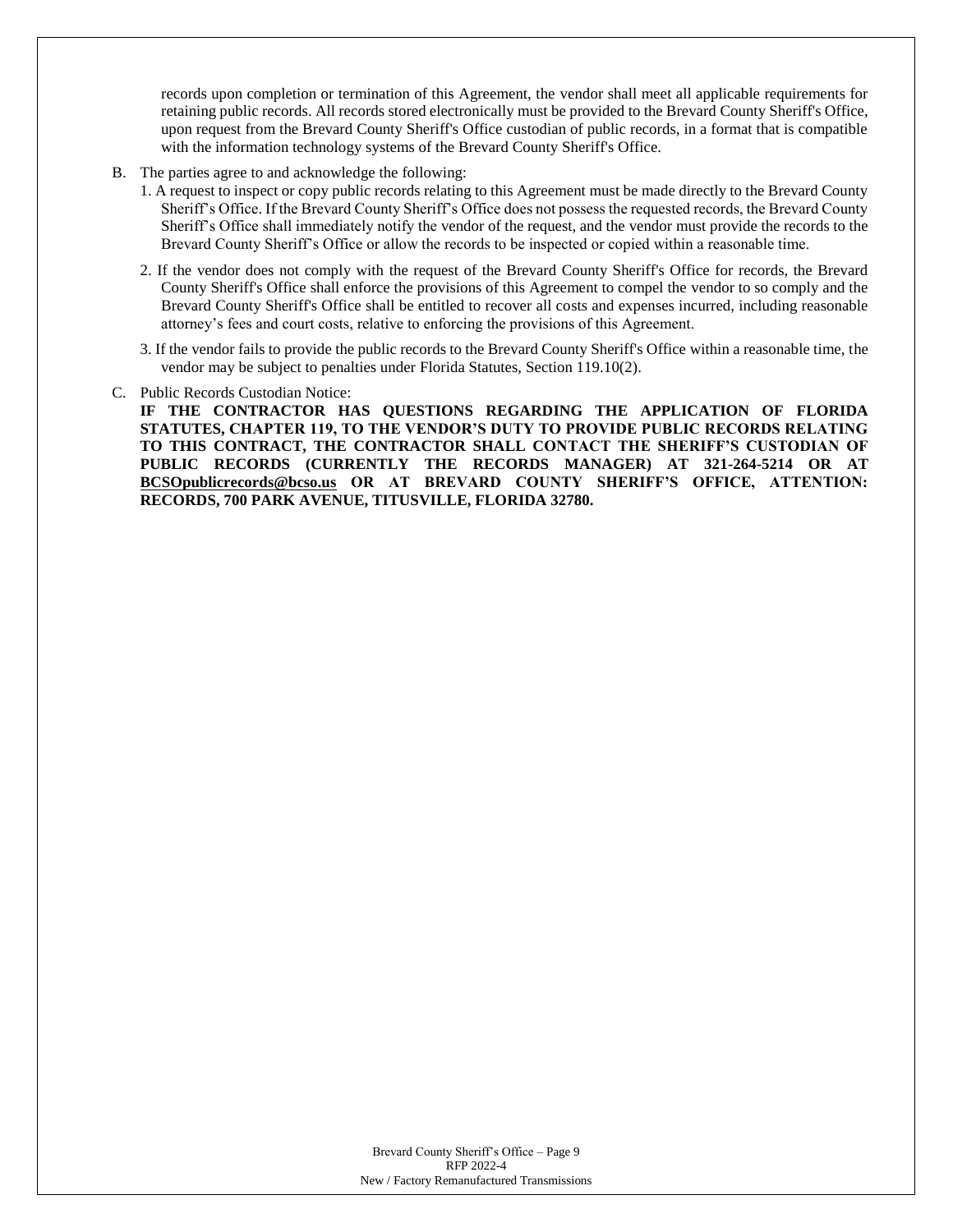# **SECTION II – RFP 2022-4 NEW / FACTORY REMANUFACTURED TRANSMISSIONS SCHEDULE OF EVENTS**

**The time lines defined in this section are non-negotiable and are required to be strictly adhered to in order for vendor proposals to be accepted.**

| <b>Advertisement / Broadcast Dates</b>           | <b>January 27, 2022 and February 3, 2022</b> |
|--------------------------------------------------|----------------------------------------------|
| <b>Deadline to Submit Appendix A (Mandatory)</b> | <b>February 7, 2022</b>                      |
| <b>Mandatory Vendor Conference</b>               | N/A                                          |
| <b>Deadline to Submit Written Questions</b>      | <b>February 11, 2022</b>                     |
| <b>Answers to Written Questions</b>              | <b>February 16, 2022</b>                     |
| <b>Formal Proposal Opening</b>                   | February 25, 2022 @ 1:00 pm                  |
| <b>Mandatory Oral Presentations</b>              | N/A                                          |
| <b>Evaluation Period</b>                         | February 25, 2022 – March 9, 2022            |
| <b>Award Date on or About</b>                    | <b>March 10, 2022</b>                        |
| <b>Awarded Agreement Term Begins</b>             | <b>March 15, 2022</b>                        |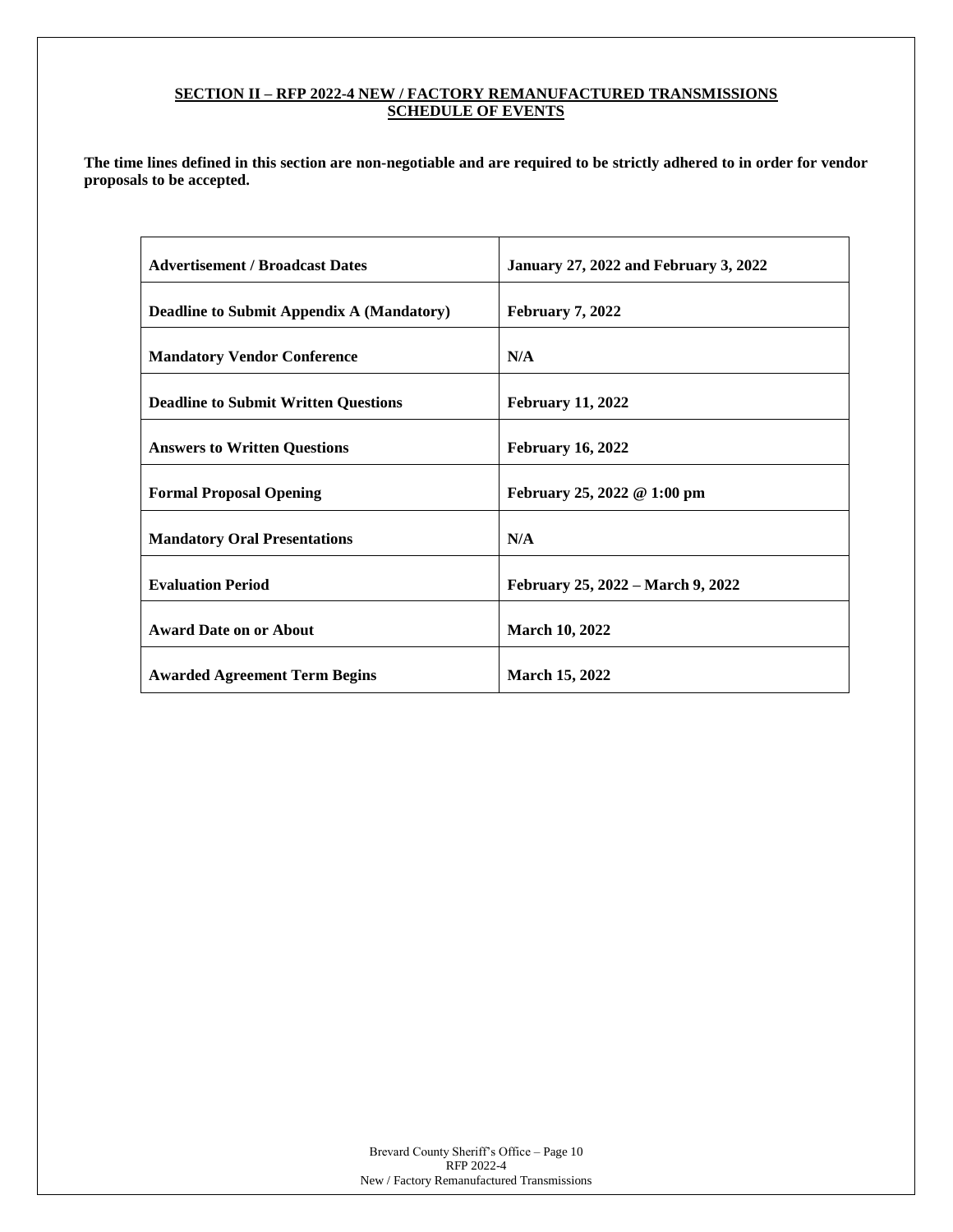# **SECTION III – RFP 2022-4 NEW / FACTORY REMANUFACTURED TRANSMISSIONS SPECIFICATIONS**

#### **SCOPE OF WORK:**

The Brevard County Sheriff's Office is seeking competitive bids for the purchase and installation of New or Remanufactured Transmissions for the Fleet Maintenance Unit based on specific year, model and engine sizes shown on Appendix D-Quotation Sheet. The Brevard County Sheriff's Office Fleet Maintenance Unit is located at 850 Earle Petty Way, Cocoa, Florida 32927.

# **PART A – GENERAL TERMS AND CONDITIONS:**

- **1. Proposals:** Three (3) proposals, one original and two copies, must be submitted in a SEALED envelope/package addressed to: Central Logistics Unit – Purchasing, Brevard County Sheriff's Office, 160 Doler Lane, Cocoa, Florida 32927. To prevent inadvertent opening, the mailing label must clearly indicate the RFP title and number. (This must be placed on the outside of the envelope/package).
- **2. Terms of Contract:** The agreement(s) between the Brevard County Sheriff's Office and the vendor who is awarded this proposal will be for three (3) years from the Agreement Term Begin Date (March 15, 2022 – March 14, 2025). The Brevard County Sheriff's Office reserves the right to award this RFP to either a single vendor or multiple vendors.
- **3. Specified Services and Parts:** The vendor agrees to provide and install only New or Factory OEM Rebuilt Transmissions. Use of any other non-factory new / remanufactured transmission will result in a default of this award. Vendor must set and abide by a schedule agreed upon by the Fleet Maintenance Unit Point of Contact. Failure to complete the work according to the agreed upon schedule may result in a default of this award. All transmissions must have at a minimum a 36 month/36,000-mile warranty.
- **4. Bid Submittal:** Return all four pages of Appendix D-Quotation Sheet. Complete the lines for the vehicle make and models you are bidding; line items not being bid should either be left blank or notated as "N/A". Pricing quoted must be inclusive of all vendor costs.
- **5. Invoicing:** The vendor shall submit an itemized statement of all services rendered for each individually installed new or factory remanufactured transmission. If the submitted invoice does not contain all the details relative to the installation, the Sheriff is not obligated to pay until a detailed invoice is re-submitted and approved by the designated Fleet Maintenance Unit Point of Contact.
- **6. Vendor Responsibility:** It is the responsibility of the vendor to understand and comply with all aspects of this Request for Proposal. By submitting a proposal, vendor is agreeing to all the terms, provisions, and specifications. Failure to abide by such will result in default and subject to loss of any and all contractual agreements made on behalf of this RFP. Contact other than what is detailed in TERMS AND PROVISIONS, Section 5. Written Questions by Proposers or potential Proposers to this RFP of any Brevard County Sheriff's Office personnel to gain further information, clarification, or documentation concerning this RFP is strictly prohibited. Any violation of this requirement will be reason for disqualification by the Brevard County Sheriff's Office or its appointed staff of the Proposer from consideration of the services stated in this RFP.
- **7. E-Verify:** The successful vendor(s) must be able to provide proof of enrollment in the E-Verify system in accordance with Florida Statute section 448.095. For further information and step-by-step instructions, go to http://www.everify.gov/employers/enrolling-in-e-verify. The Sheriff shall terminate the award if the Sheriff has a good faith belief that the successful vendor(s) is in violation of Florida Statute 448.09(1).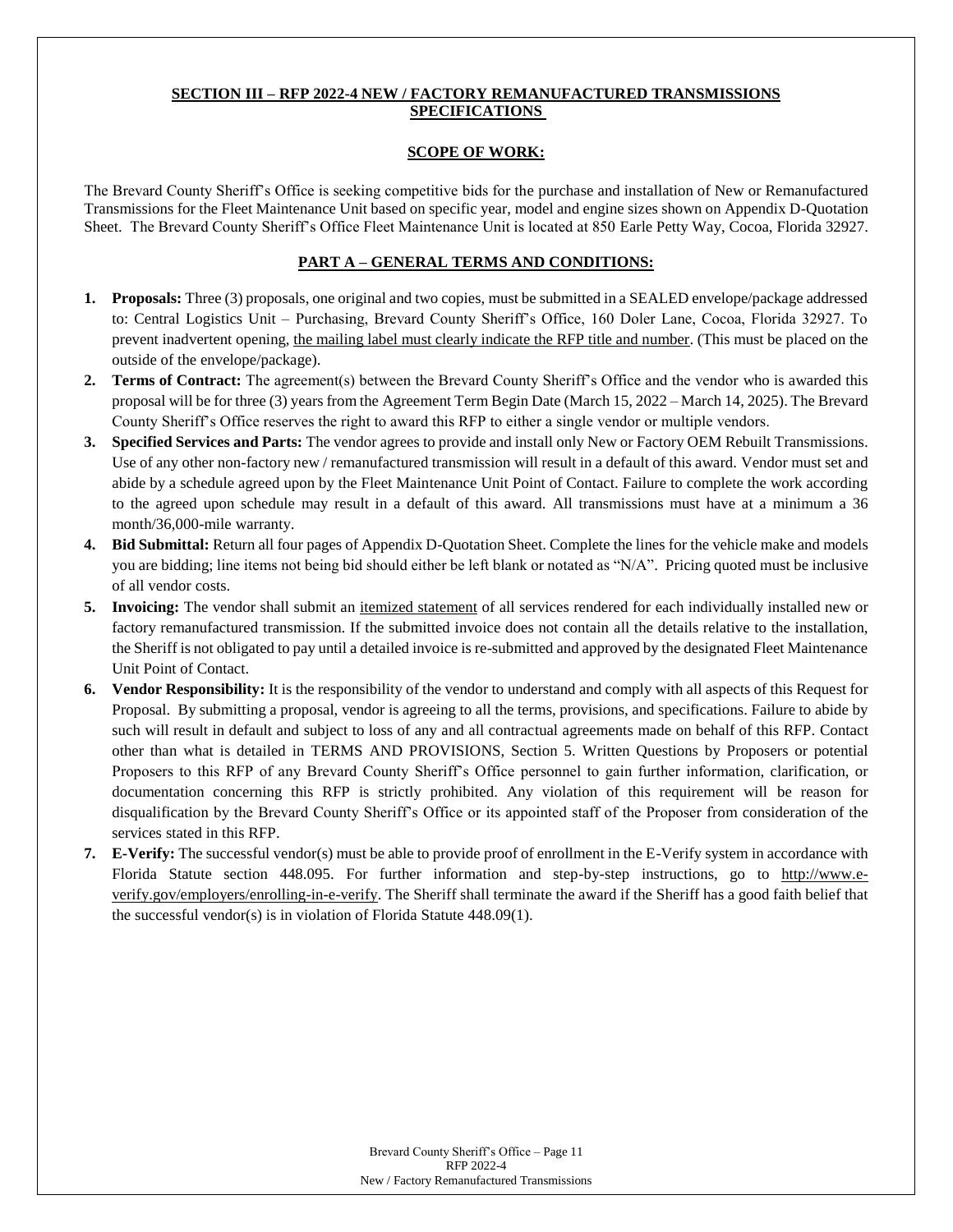# **APPENDIX A – RFP 2022-4 NEW / FACTORY REMANUFACTURED TRANSMISSIONS ACCEPTANCE FORM**

| <b>VENDOR NAME &amp; ADDRESS:</b>                                                                                                                                                                                              | <b>PROPRIETORSHIP</b><br><b>PARTNERSHIP</b><br><b>CORPORATION</b> |
|--------------------------------------------------------------------------------------------------------------------------------------------------------------------------------------------------------------------------------|-------------------------------------------------------------------|
| CONTACT PERSON: University of the CONTACT PERSON:                                                                                                                                                                              |                                                                   |
| TELEPHONE NUMBER: University of the state of the state of the state of the state of the state of the state of the state of the state of the state of the state of the state of the state of the state of the state of the stat |                                                                   |
| EMAIL ADDRESS: University of the SMAIL ADDRESS:                                                                                                                                                                                |                                                                   |

Our Company has been in business under its present name since:

At this present time, we understand all requirements and state that as a serious proposer we will comply with all the stipulations included in the proposal package. The above-named proposer affirms and declares:

That the Proposer is of lawful age and that no other person, firm, or corporation has any interest in this proposal or in the proposal proposed to be entered into;

That this proposal is made without any understanding, agreement, or connection with any other person, firm or corporation making a proposal for the same purpose and is in all respects fair and without collusion or fraud. That the Proposer is not in arrears to Brevard County upon debt or proposal and is not a defaulter, as surety or otherwise, upon any obligation to the county; that no officer or employee or person whose salary is payable in whole or in part from the County Treasury is, shall become interested, directly or indirectly, surety or otherwise in this proposal; in the performance of the proposal; in the supplies, materials, , and work or labor to which they relate; or in any portion of the profits thereof.

The undersigned agrees, if awarded the proposal, to complete delivery within predetermined date(s) according to award of proposals. The undersigned agrees, also, that this proposal shall remain open for an evaluation period of sixty (60) days following the opening of proposals.

PRINTED NAME:

TITLE: TITLE:

SIGNATURE:

DATE:

By attaching my signature above I acknowledge that there is a mandatory vendor conference and that the following representatives will attend.

**Please return this form by February 7, 2022. Submission of this form may be by any method as outlined in Item 4. Acceptance Form-Appendix A.**

> Brevard County Sheriff's Office – Page 12 RFP 2022-4 New / Factory Remanufactured Transmissions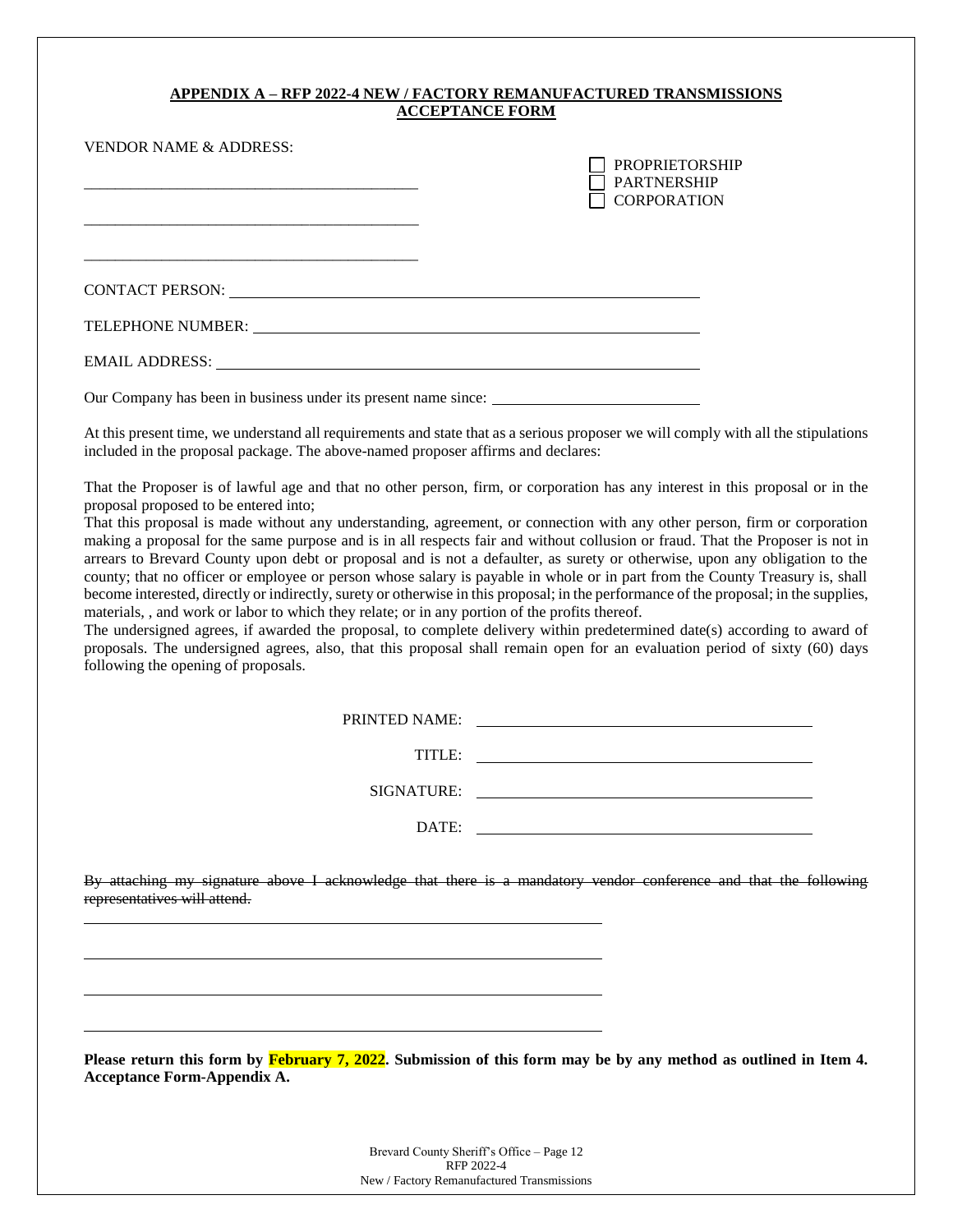## **APPENDIX B – RFP 2022-4 NEW / FACTORY REMANUFACTURED TRANSMISSIONS DRUG FREE WORKPLACE CERTIFICATION**

#### **IDENTICAL TIE PROPOSALS**

In accordance with Florida Statutes 287.087, preference shall be given to businesses with drug-free workplace programs. Whenever two or more proposals, which are equal with respect to price, quality, and service, are received by the State or by any political subdivision for the procurement of commodities or contractual services, a proposal received from a business that certifies that it has implemented a drug-free workplace program shall be given preference in the award process. Established procedures for processing the proposals will be followed if none of the tied vendors has a drug-free workplace program. In order to have a drug-free workplace program, a business shall:

- 1. Publish a statement notifying employees that the unlawful manufacture, distribution, dispensing, possession, or use of a controlled substance is prohibited in the workplace and specifying the actions that will be taken against employees for violations of such prohibition.
- 2. Inform employees about the dangers of drug abuse in the workplace, the business's policy of maintaining a drug-free workplace, any available drug counseling, rehabilitation, and employee assistance program, and the penalties that may be imposed upon employees for drug abuse violations.
- 3. Give each employee engaged in providing the commodities or contractual services that are under proposal a copy of the statement specified in subsection (1).
- 4. In the statement specified in subsection (1), notify the employees that, as a condition of working on the commodities or contractual services that are under proposal, the employee will propose by the terms of the statement and will notify the employer of any conviction of, or plea of guilty or nolo contender to, any violation of Chapter 893 or of any controlled substance law of the United States or any state, for a violation occurring in the workplace no later than five (5) days after such conviction.
- 5. Impose a sanction on or require the satisfactory participation in a drug abuse assistance or rehabilitation program if such is available in the employee's community, by any employee who is so convicted.
- 6. Make a good faith effort to continue to maintain a drug-free workplace through implementation of the section.

As the person authorized to sign the statement, I certify that this firm complies fully with the above requirements.

**(Company)**

**(Printed Name)**

**(Title)**

**(Signature)**

**(Date)**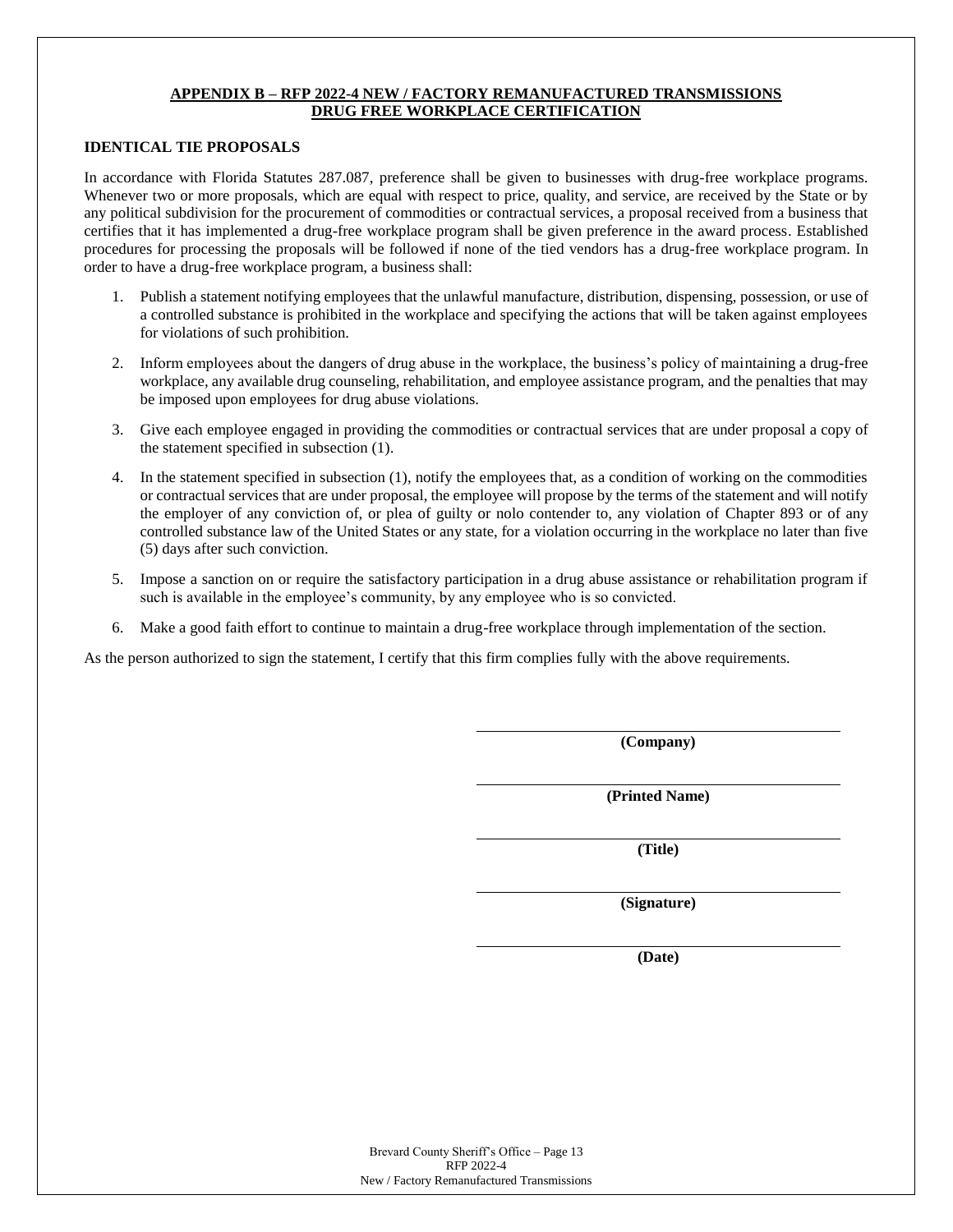# **APPENDIX C – RFP 2022-4 NEW / FACTORY REMANUFACTURED TRANSMISSIONS INSURANCE CHECK LIST**

- $\boxtimes$  1. Comprehensive General Liability Insurance in the amount of \$1,000,000 combined single limit for each occurrence to include the following coverages: Premises/Operations; Products and Completed Operations; Personal Injury; Contractual Liability covering this contract; and Errors & Omissions.
- $\boxtimes$  2. Workers' Compensation and Employers Liability Insurance as required by Florida state law (Chapter 440) covering all employees of the vendor and subcontractors.
- $\boxtimes$  3. Auto Liability Insurance which includes coverage for all owned, non-owned, and rented vehicles with a \$1,000,000 combined single limit for each occurrence.
- $\Box$  4. Excess Liability \$ \_\_\_\_\_\_\_\_\_\_\_ per occurrence to follow the primary coverages.
- 5. Professional Liability Insurance (in the event that the contract involves professional or consulting services) in the amount of \$1,000,000 per occurrence and \$6,000,000 per aggregate. Vendor's catastrophic insurance or re-insurance limits are to be detailed and specified for protection against personal injuries, deaths, or property damages, arising from or in any manner occasioned by the acts or omissions of the vendor or anyone directly or indirectly employed by the vendor.
- $\boxtimes$  6. Certificates of insurance (COI) must be supplied to the Brevard County Sheriff's Office within ten (10) days after award of contract to a successful proposer.
- $\boxtimes$  7. The certificates of insurance shall indicate that the policies have been endorsed to cover the Brevard County Sheriff's Office (700 South Park Avenue, Titusville, Florida 32780) as an **additional insured.**
- $\boxtimes$  8. These policies may not be canceled, modified, or terminated by the insurance company or the vendor without providing written notice to the Brevard County Sheriff's Office not less than thirty (30) days in advance of the cancellation or termination of the insurance policy or policies.
- $\Box$  9. Other insurance as indicated:

## **Proposer and Insurance Agent Statement:**

**We understand the insurance requirements of these specifications, as noted by the items checked above, and that evidence of this insurance is required within ten (10) days of Proposal Award.**

| Company             | <u> 1980 - An Dùbhlachd ann an Dùbhlachd ann an Dùbhlachd ann an Dùbhlachd ann an Dùbhlachd ann an Dùbhlachd ann an Dùbhlachd ann an Dùbhlachd ann an Dùbhlachd ann an Dùbhlachd ann an Dùbhlachd ann an Dùbhlachd ann an Dùbhla</u> |
|---------------------|--------------------------------------------------------------------------------------------------------------------------------------------------------------------------------------------------------------------------------------|
| <b>Printed Name</b> |                                                                                                                                                                                                                                      |
| <b>Title</b>        |                                                                                                                                                                                                                                      |
| <b>Signature</b>    | the control of the control of the control of the control of the control of the control of the control of the control of the control of the control of the control of the control of the control of the control of the control        |
| <b>Date</b>         |                                                                                                                                                                                                                                      |
|                     | Brevard County Sheriff's Office - Page 14<br>RFP 2022-4<br>New / Factory Remanufactured Transmissions                                                                                                                                |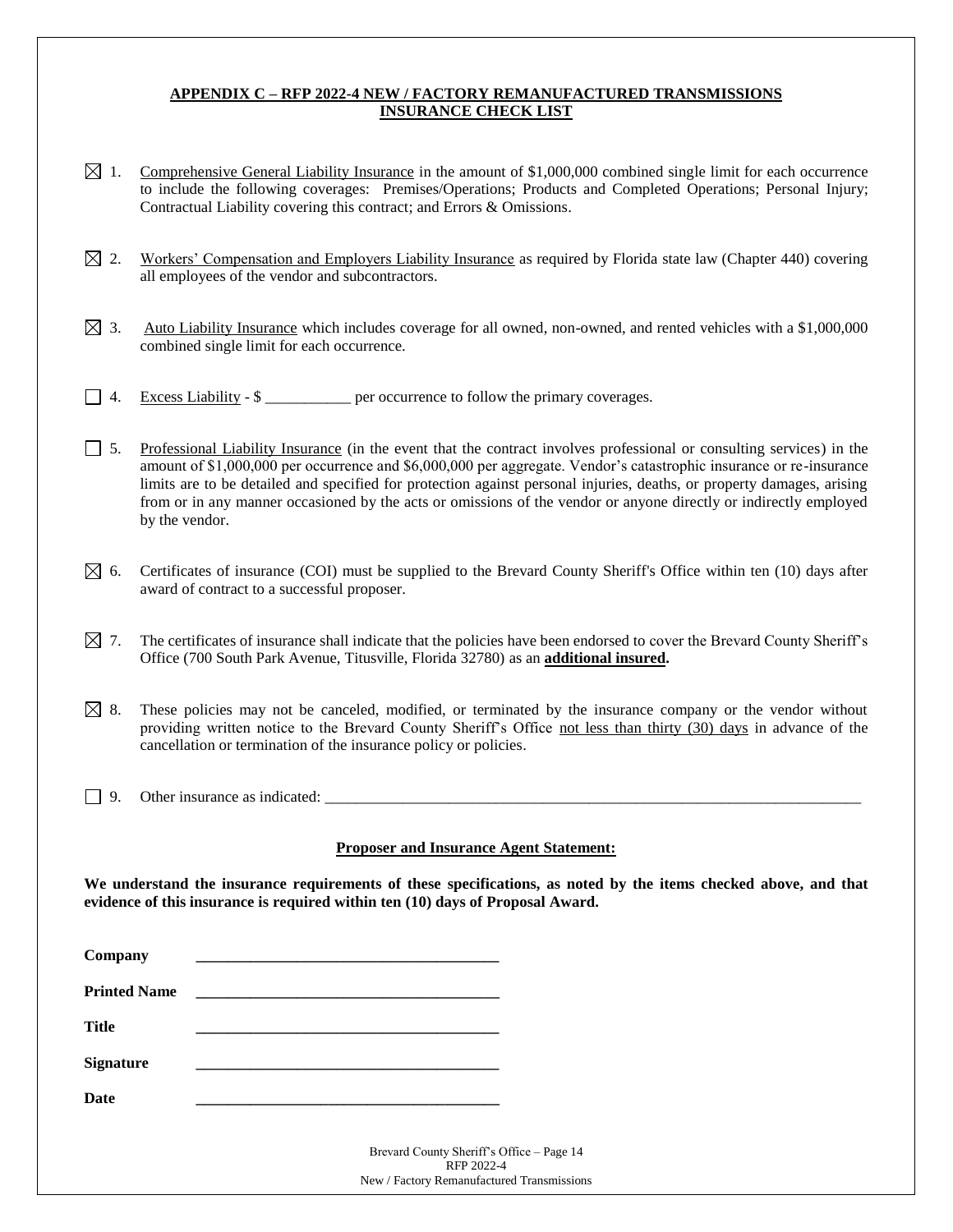## **APPENDIX D –RFP 2022-4 NEW / FACTORY REMANUFACTURED TRANSMISSIONS QUOTATION SHEET**

# **Please formulate your proposal according to the table below.**

| Line           | <b>Make and Model</b>                     | <b>Engine</b><br><b>Size</b> | <b>Indicate NEW</b><br>or FACTORY<br><b>REMAN</b> | Cost | <b>Indicate Warranty</b> |
|----------------|-------------------------------------------|------------------------------|---------------------------------------------------|------|--------------------------|
| $\mathbf{1}$   | <b>FORD 2006 E250</b>                     | 4.6L                         |                                                   |      |                          |
| $\overline{2}$ | <b>FORD 2007 E250</b>                     | 4.6L                         |                                                   |      |                          |
| 3              | <b>FORD 2008 E250</b>                     | 4.6L                         |                                                   |      |                          |
| 4              | <b>FORD 2009 E250</b>                     | 4.6L                         |                                                   |      |                          |
| 5              | <b>FORD 2010 E250</b>                     | 4.6L                         |                                                   |      |                          |
| 6              | <b>FORD 2011 E250</b>                     | 4.6L                         |                                                   |      |                          |
| $\overline{7}$ | <b>FORD 2012 E250</b>                     | 4.6L                         |                                                   |      |                          |
| 8              | <b>FORD 2013 E250</b>                     | 4.6L                         |                                                   |      |                          |
| 9              | FORD 2010 Escape                          | 2.5L                         |                                                   |      |                          |
| 10             | FORD 2011 Escape                          | 2.5L                         |                                                   |      |                          |
| 11             | FORD 2012 Escape                          | 2.5L                         |                                                   |      |                          |
| 12             | FORD 2013 Escape                          | 2.5L                         |                                                   |      |                          |
| 13             | FORD 2014 Escape                          | 2.5L                         |                                                   |      |                          |
| 14             | FORD 2015 Escape                          | 2.5L                         |                                                   |      |                          |
| 15             | FORD 2016 Escape                          | 2.5L                         |                                                   |      |                          |
| 16             | FORD 2017 Escape                          | 2.5L                         |                                                   |      |                          |
| 17             | FORD 2013 Explorer Interceptor AWD        | 3.7L                         |                                                   |      |                          |
| 18             | FORD 2014 Explorer Interceptor AWD        | 3.5L                         |                                                   |      |                          |
| 19             | FORD 2014 Explorer Interceptor AWD        | 3.7L                         |                                                   |      |                          |
| 20             | <b>FORD 2016 Explorer Interceptor AWD</b> | 3.7L                         |                                                   |      |                          |
| 21             | FORD 2017 Explorer Interceptor AWD        | 3.7L                         |                                                   |      |                          |
| 22             | FORD 2018 Explorer Interceptor AWD        | 3.7L                         |                                                   |      |                          |
| 23             | FORD 2019 Explorer Interceptor AWD        | 3.7L                         |                                                   |      |                          |
| 24             | FORD 2005 F250 - 4x4                      | 5.4L                         |                                                   |      |                          |
| 25             | FORD 2006 F250 - 4x4                      | 5.4L                         |                                                   |      |                          |
| 26             | FORD 2007 F250 - 4x4                      | 5.4L                         |                                                   |      |                          |

Brevard County Sheriff's Office – Page 15 RFP 2022-4 New / Factory Remanufactured Transmissions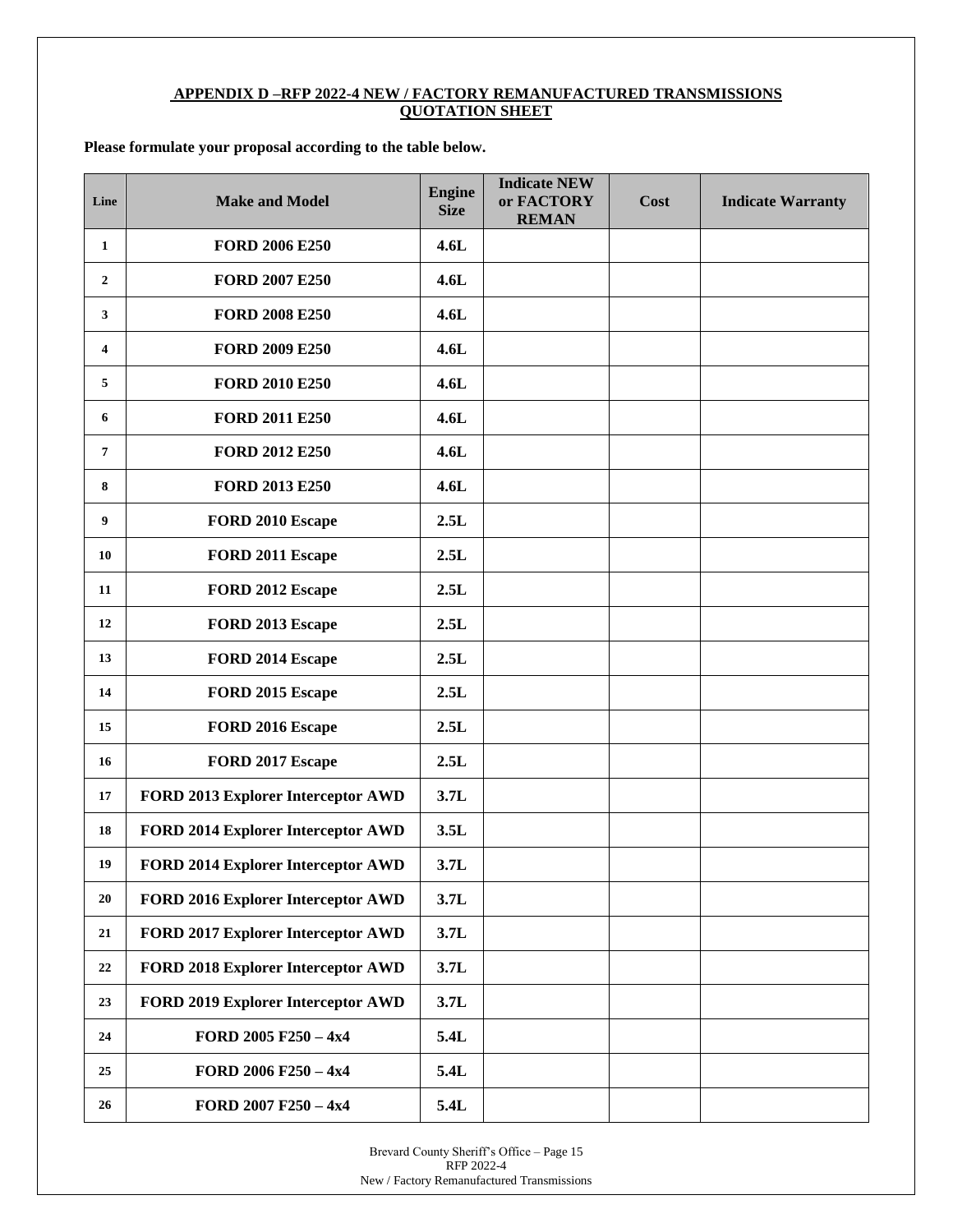| Line | <b>Make and Model</b>              | <b>Engine</b><br><b>Size</b> | <b>Indicate NEW</b><br>or FACTORY<br><b>REMAN</b> | Cost | <b>Indicate Warranty</b> |
|------|------------------------------------|------------------------------|---------------------------------------------------|------|--------------------------|
| 27   | FORD 2008 F250 $-4x4$              | 5.4L                         |                                                   |      |                          |
| 28   | FORD 2009 F250 $-4x4$              | 5.4L                         |                                                   |      |                          |
| 29   | FORD 2010 F250 - 4x4               | 5.4L                         |                                                   |      |                          |
| 30   | FORD 2012 F250 - 4x4               | 6.2L                         |                                                   |      |                          |
| 31   | FORD 2013 F250 - 4x4               | 6.2L                         |                                                   |      |                          |
| 32   | FORD 2014 F250 $-4x4$              | 6.2L                         |                                                   |      |                          |
| 33   | FORD 2015 F250 $-4x4$              | 6.2L                         |                                                   |      |                          |
| 34   | FORD 2016 F250 $-4x4$              | 6.2L                         |                                                   |      |                          |
| 35   | FORD 2017 F250 - 4x4               | 6.2L                         |                                                   |      |                          |
| 36   | FORD 2018 F250 - 4x4               | 6.2L                         |                                                   |      |                          |
| 37   | FORD 2019 F250 - 4x4               | 6.2L                         |                                                   |      |                          |
| 38   | FORD 2020 F250 - 4x4               | 6.2L                         |                                                   |      |                          |
| 39   | FORD 2010 Fusion                   | 3.0 <sub>L</sub>             |                                                   |      |                          |
| 40   | FORD 2011 Fusion                   | 2.5L                         |                                                   |      |                          |
| 41   | FORD 2011 Fusion                   | 3.0 <sub>L</sub>             |                                                   |      |                          |
| 42   | FORD 2012 Fusion                   | 2.5L                         |                                                   |      |                          |
| 43   | FORD 2012 Fusion                   | 3.0 <sub>L</sub>             |                                                   |      |                          |
| 44   | FORD 2013 Fusion                   | 2.5L                         |                                                   |      |                          |
| 45   | FORD 2014 Fusion                   | 2.5L                         |                                                   |      |                          |
| 46   | FORD 2015 Fusion                   | 2.5L                         |                                                   |      |                          |
| 47   | FORD 2016 Fusion                   | 2.5L                         |                                                   |      |                          |
| 48   | FORD 2017 Fusion                   | 2.5L                         |                                                   |      |                          |
| 49   | FORD 2018 Fusion                   | 2.5L                         |                                                   |      |                          |
| 50   | FORD 2019 Fusion                   | 2.5L                         |                                                   |      |                          |
| 51   | FORD 2020 Fusion                   | 2.5L                         |                                                   |      |                          |
| 52   | FORD 2020 Ranger $-4x2$            | 2.3L                         |                                                   |      |                          |
| 53   | FORD 2013 Taurus Interceptor Sedan | 3.5L                         |                                                   |      |                          |
| 54   | FORD 2015 Taurus Interceptor Sedan | 3.5L                         |                                                   |      |                          |
| 55   | FORD 2016 Taurus Interceptor Sedan | 3.5L                         |                                                   |      |                          |

Brevard County Sheriff's Office – Page 16 RFP 2022-4 New / Factory Remanufactured Transmissions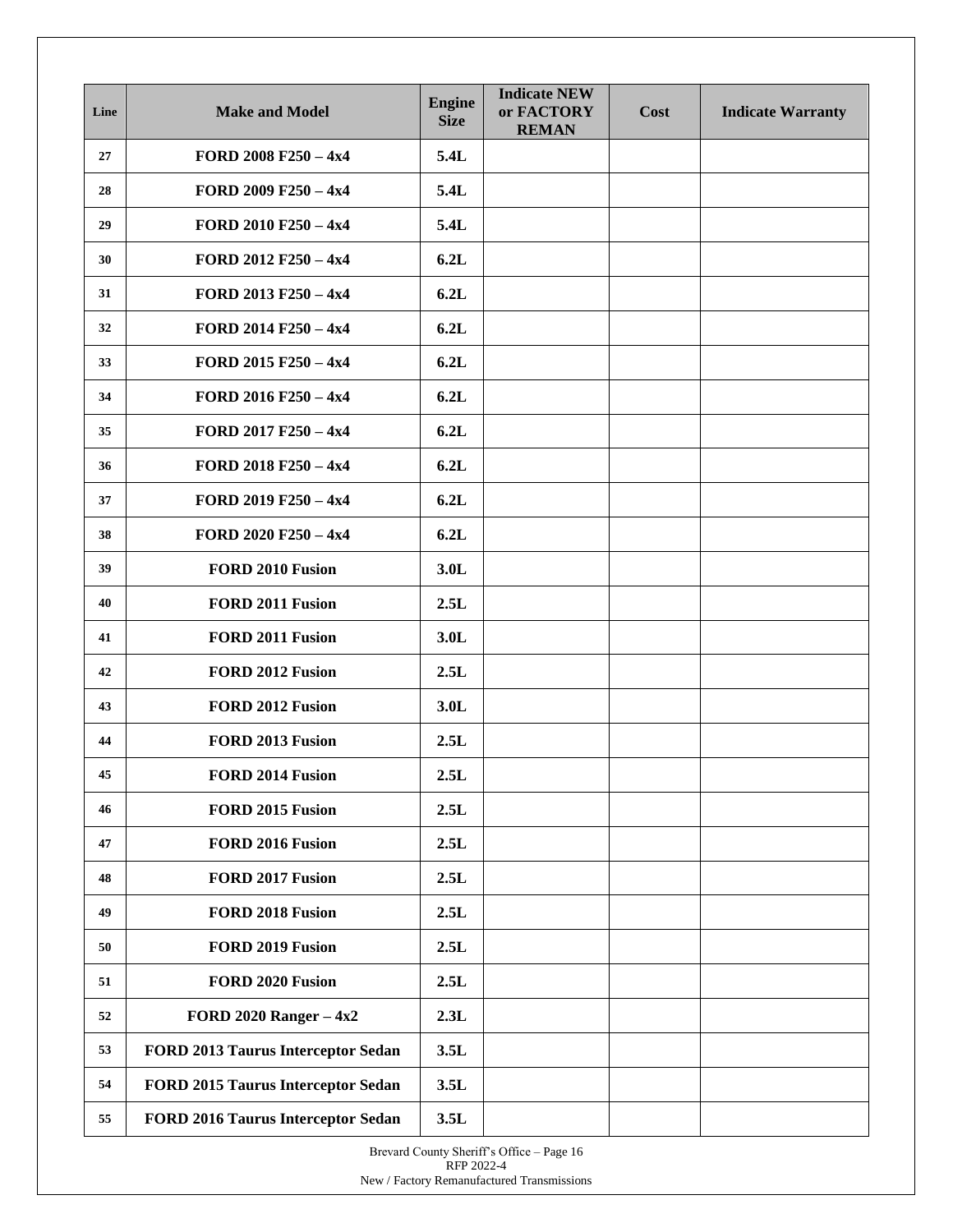| Line | <b>Make and Model</b>        | <b>Engine</b><br><b>Size</b> | <b>Indicate NEW</b><br>or FACTORY<br><b>REMAN</b> | Cost | <b>Indicate Warranty</b> |
|------|------------------------------|------------------------------|---------------------------------------------------|------|--------------------------|
| 56   | FORD 2020 Transit Van        | 3.5L                         |                                                   |      |                          |
| 57   | FORD 2015 Transit Van        | 3.7L                         |                                                   |      |                          |
| 58   | FORD 2016 Transit Van        | 3.7L                         |                                                   |      |                          |
| 59   | FORD 2017 Transit Van        | 3.7L                         |                                                   |      |                          |
| 60   | <b>FORD 2018 Transit Van</b> | 3.7L                         |                                                   |      |                          |
| 61   | FORD 2019 Transit Van        | 3.7L                         |                                                   |      |                          |
|      |                              |                              |                                                   |      |                          |
| 62   | <b>CHEVROLET 2007 Impala</b> | 3.9L                         |                                                   |      |                          |
| 63   | <b>CHEVROLET 2008 Impala</b> | 3.9L                         |                                                   |      |                          |
| 64   | <b>CHEVROLET 2009 Impala</b> | 3.9L                         |                                                   |      |                          |
| 65   | <b>CHEVROLET 2010 Impala</b> | 3.9L                         |                                                   |      |                          |
| 66   | <b>CHEVROLET 2011 Tahoe</b>  | 5.3L<br>$V-8$                |                                                   |      |                          |
| 67   | <b>CHEVROLET 2012 Tahoe</b>  | 5.3L<br>$V-8$                |                                                   |      |                          |
| 68   | <b>CHEVROLET 2013 Tahoe</b>  | 5.3L<br>$V-8$                |                                                   |      |                          |
| 69   | <b>CHEVROLET 2014 Tahoe</b>  | 5.3L<br>$V-8$                |                                                   |      |                          |
| 70   | <b>CHEVROLET 2015 Tahoe</b>  | 5.3L<br>$V-8$                |                                                   |      |                          |
|      |                              |                              |                                                   |      |                          |
| 71   | <b>DODGE 2014 Charger</b>    | 3.6L<br>$V-6$                |                                                   |      |                          |
| 72   | <b>DODGE 2010 Charger</b>    | 5.7L                         |                                                   |      |                          |
| 73   | DODGE 2011 Charger           | 5.7L                         |                                                   |      |                          |
| 74   | DODGE 2012 Charger           | 5.7L                         |                                                   |      |                          |
| 75   | DODGE 2013 Charger           | 5.7L                         |                                                   |      |                          |
| 76   | DODGE 2014 Charger           | 5.7L                         |                                                   |      |                          |
| 77   | DODGE 2019 Charger AWD       | 5.7L                         |                                                   |      |                          |